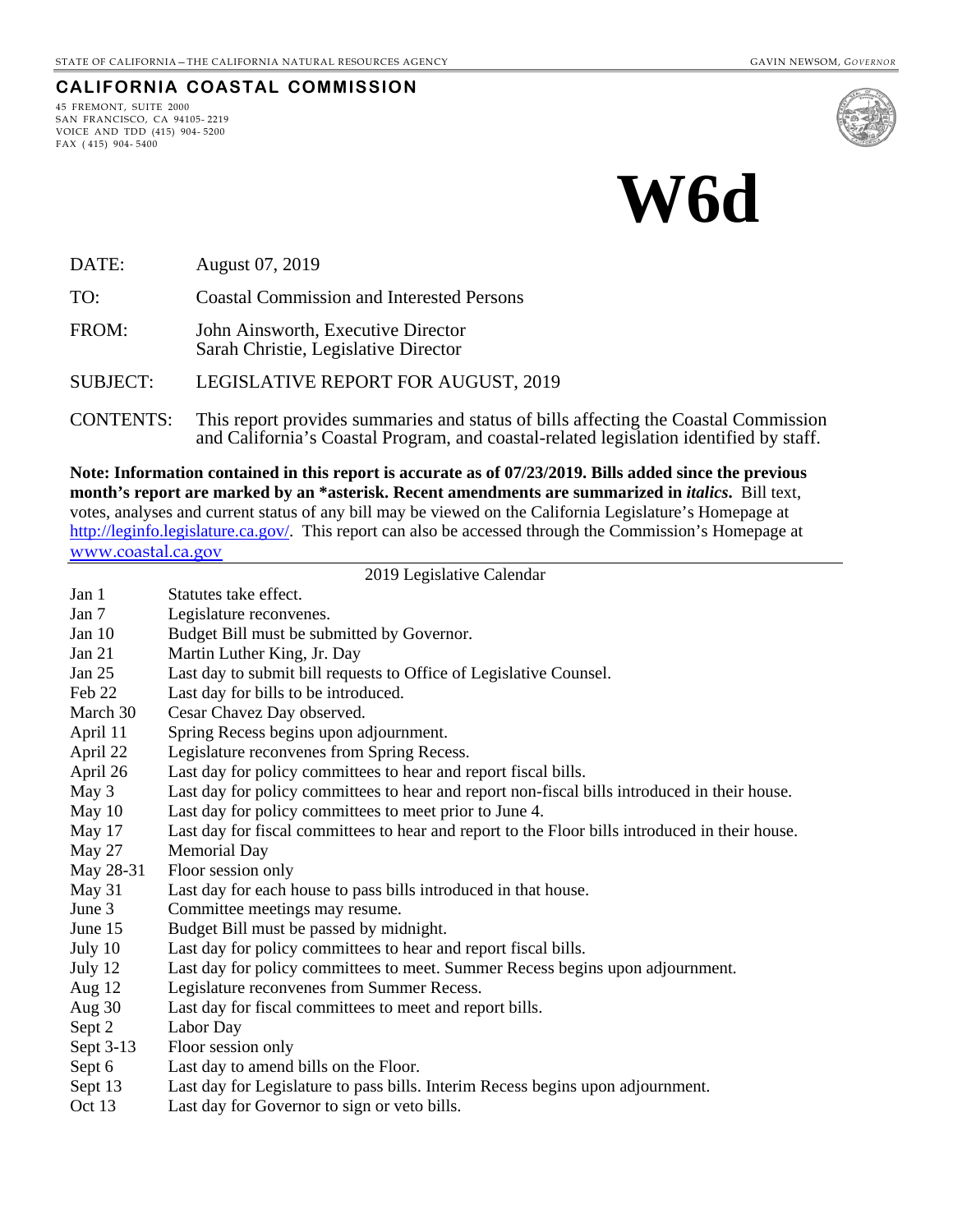# **PRIORITY LEGISLATION**

#### **[AB 62 \(Fong\) State government: Fi\\$Cal: transparency](http://leginfo.legislature.ca.gov/faces/billNavClient.xhtml?bill_id=201920200AB62)**

This bill would require the state's Fi\$Cal system to include a publicly accessible, interactive website that discloses specified information relating to all state expenditures, including the amount, type and description of expenditures, a brief description of its purpose, and entity making the expenditure. *Amendments of 03/28/19 make technical, non-substantive changes.*

| Introduced    | 12/03/18                                                  |
|---------------|-----------------------------------------------------------|
| Last Amended  | 03/28/19                                                  |
| <b>Status</b> | Assembly Accountability & Administrative Review Committee |

#### **[AB 63 \(Fong\) State government](http://leginfo.legislature.ca.gov/faces/billNavClient.xhtml?bill_id=201920200AB63)**

This bill would require state agencies to provide forms on the internet for individuals to register complaints relating to the performance of that agency, with instructions on how to electronically file or mail their complaints to the agency. The forms would include an A, B, C, D, F, grading system for individuals to rate their experiences. *Amendments of 04/03/19 specify that the bill only applies to agencies that provide direct services to the public.*

| Introduced    | 12/03/18                                                                |
|---------------|-------------------------------------------------------------------------|
| Last Amended  | 04/03/19                                                                |
| <b>Status</b> | Assembly Appropriations Committee, Suspense File. Held under Submission |

#### **[AB 65 \(Petrie-Norris\) Coastal protection: climate adaptation: project prioritization](http://leginfo.legislature.ca.gov/faces/billNavClient.xhtml?bill_id=201920200AB65)**

This bill would require the State Coastal Conservancy to prioritize Proposition 68 funds for projects that use natural infrastructure to help with adaptation to climate change, as well as those that provide multiple public benefits, including protection of communities, natural resources and recreational opportunities*. Amendments of 03/18/19 add a definition of the term "natural infrastructure," and authorize the Conservancy to provide technical assistance to communities to assist them with natural infrastructure projects. Amendments of 06/17 conform the new definition across code sections.* 

| Introduced   | 12/03/18                                       |
|--------------|------------------------------------------------|
| Last Amended | 06/17/19                                       |
| Status       | Senate Appropriations Committee, Suspense File |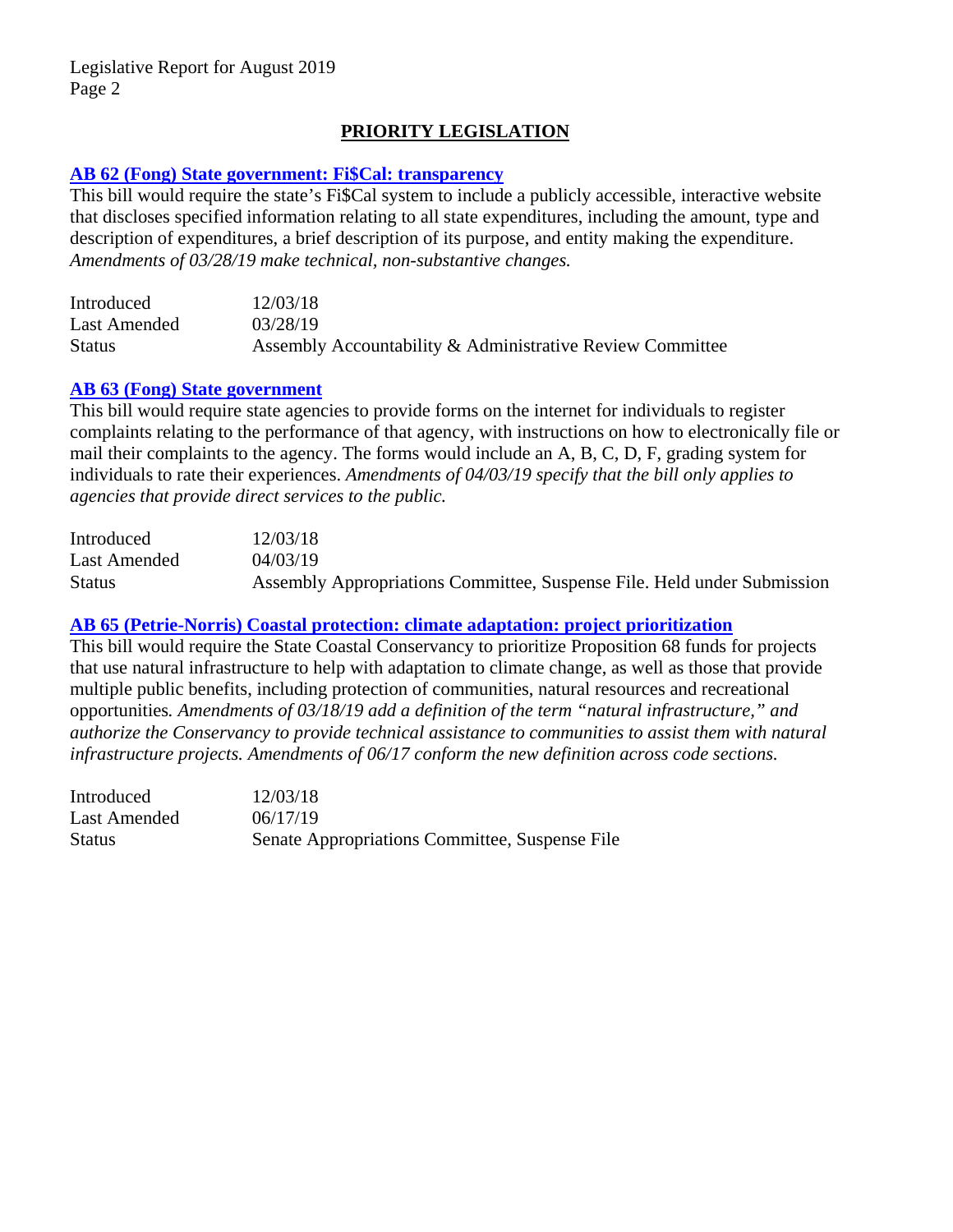## **[AB 68 \(Ting\) Land use: accessory dwelling units](http://leginfo.legislature.ca.gov/faces/billNavClient.xhtml?bill_id=201920200AB68)**

This bill would require ministerial approval of a local application for a building permit within a residential or mixed-use zone to create the following: (1) one accessory dwelling unit and one junior accessory dwelling unit per lot with a proposed or existing single-family dwelling if certain requirements are met; (2) a detached, new construction single-story accessory dwelling unit that meets certain requirements and would authorize a local agency to impose specified conditions relating to floor area and height on that unit; (3) multiple accessory dwelling units within the portions of an existing multifamily dwelling structure provided those units meet certain requirements; or (4) not more than two accessory dwelling units that are located on a lot that has an existing multifamily dwelling, but are detached from that multifamily dwelling and are subject to certain height and rear yard and side setback requirements. It would shorten the time limit for a local government to approve or deny a permit application for an Accessory Dwelling Unit (ADU) and Junior Accessory Dwelling Units (JADUs) from 120 days to 60 days from receipt of a completed application; prohibit an ordinance from imposing limits on minimum lot size, lot coverage, or floor area ratio beyond certain specifications. The bill would give the Department of Housing and Community Development authority to review local ordinances relating to Accessory Dwelling Units (ADUs) and submit written findings to a local government as to whether the ordinance meets state standards, and to notify the Attorney General if the ordinance violates state law. In response, the local government may either amend its ordinance or adopt a resolution stating the reasons the ordinance is already in compliance. *Amendments of 04/03/19 would prevent a local agency from issuing a certificate of occupancy for an ADU before issuing a certificate of occupancy for the primary residence. Amendments of 06/12/19 clarify that junior accessory dwelling units (JADUs), must be within the space of an existing dwelling.*

| Introduced    | 12/03/18                                       |
|---------------|------------------------------------------------|
| Last Amended  | 07/05/19                                       |
| <b>Status</b> | Senate Appropriations Committee, Suspense File |

# **[AB 69 \(Ting\) Land use: accessory dwelling units](http://leginfo.legislature.ca.gov/faces/billNavClient.xhtml?bill_id=201920200AB69)**

This bill would require the Department of Housing and Community Development authority to develop "small home building standards" for ADUs and detached dwelling units less than 800 sf., and junior accessory dwelling units, and submit those proposed standards to the California Building Standards Commission by January 1, 2021, to achieve the most cost-effective building standards possible. *Amendments of 04/04/19 make technical, non-substantive changes. Amendments of 06/20/19 delete the reference to the 2007 edition of the California Building Standards Code, and specify that the small home building standards shall also take health and safety into consideration.*

| Introduced    | 12/03/18                                       |
|---------------|------------------------------------------------|
| Last Amended  | 06/20/19                                       |
| <b>Status</b> | Senate Appropriations Committee, Suspense File |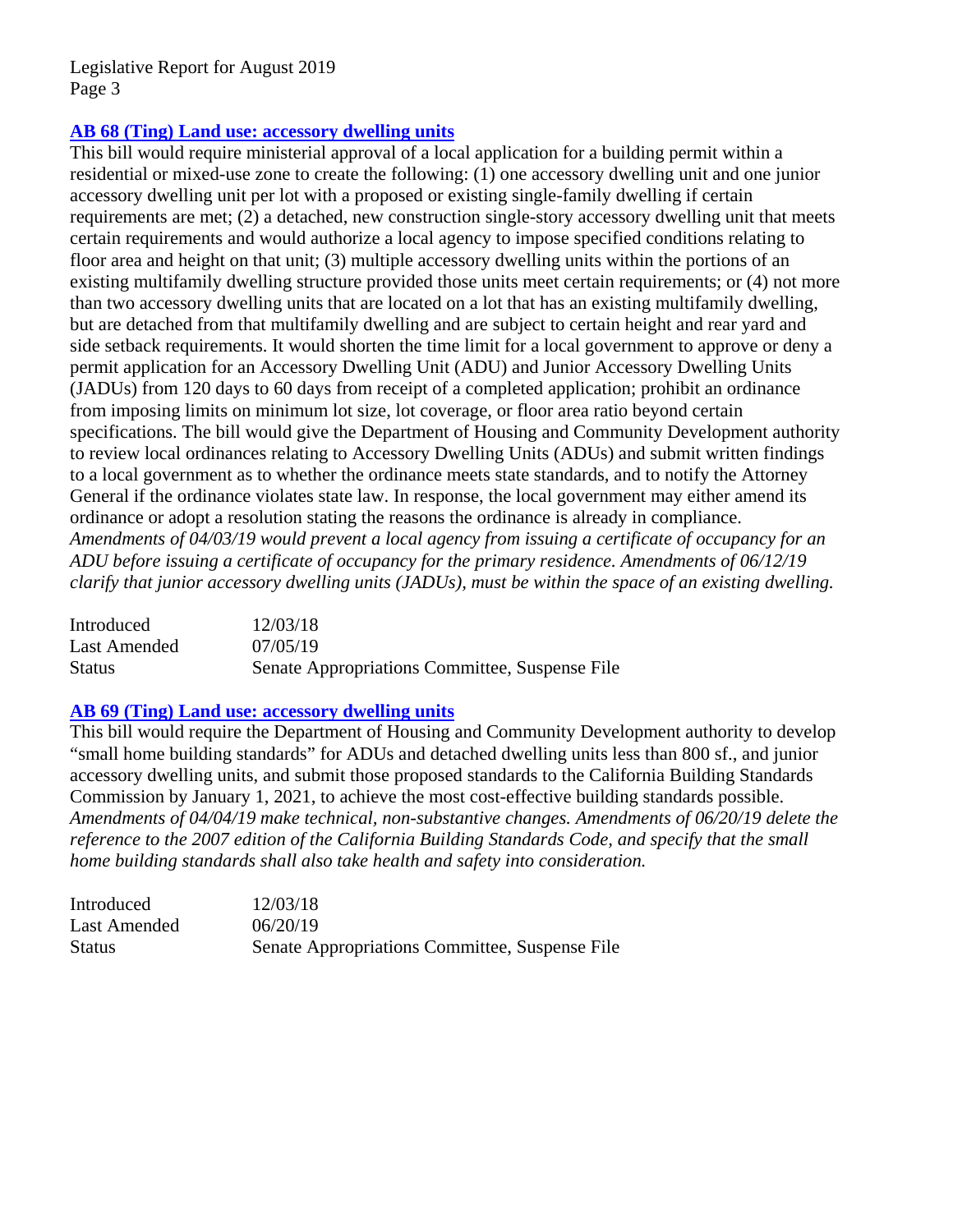## **[AB 129 \(Bloom\) Microfiber pollution](http://leginfo.legislature.ca.gov/faces/billNavClient.xhtml?bill_id=201920200AB129)**

This bill states it is the intent of the Legislature to enact legislation recognizing the emerging threat that microfibers pose to water quality and reducing the amount of microfibers that enter the environment. *Amendments of 03/25/19 would require the public and private entities that use a laundry system to install a microfiber filtration capture system by 2020 and 2021, respectively, and would require the State Water Resources Control Board to adopt methods for evaluating microfiber shedding and filtration efficiency.*

| Introduced    | 12/04/18                                                  |
|---------------|-----------------------------------------------------------|
| Last Amended  | 03/25/19                                                  |
| <b>Status</b> | Assembly Environmental Safety & Toxic Materials Committee |

## **AB 209 (Limón) [Parks: environmental education: grant program](http://leginfo.legislature.ca.gov/faces/billNavClient.xhtml?bill_id=201920200AB209)**

This bill would require the Department of Parks and Recreation to establish the Outdoor Equity Grants Program, to increase the availability of outdoor education programs to underserved and at-risk populations. The bill would establish the California Outdoor Equity Account in the State Parks and Recreation Fund, and would allow the fund to receive private funds as well as funds appropriated by the Legislature.

| Introduced    | 01/14/19                               |
|---------------|----------------------------------------|
| <b>Status</b> | <b>Senate Appropriations Committee</b> |

## **[AB 255 \(Limón\) Parks: Coastal resources: oil spills: grants](http://leginfo.legislature.ca.gov/faces/billNavClient.xhtml?bill_id=201920200AB255)**

This bill would authorize the Oil Spill Response (OSPR) administrator to offer grants to Native American Tribes and other public entities with jurisdiction over waters of the state for the purpose of providing oil spill response equipment. Current law only provides for grants to local governments.

| Introduced    | 01/23/19                                 |
|---------------|------------------------------------------|
| <b>Status</b> | Chaptered. Chapter 84, Statutes of 2019. |

#### **AB 467 (Boerner [Horvath\) Competitions on state property: prize compensation: gender equity](http://leginfo.legislature.ca.gov/faces/billNavClient.xhtml?bill_id=201920200AB467)** This bill would require specified state agencies, including the Coastal Commission, to include conditions on any permit or lease issued for a competition held on state land to ensure equal prize money between gendered categories at each participant level. *Amendments of 6/14/19 add co-authors.*

| Introduced    | 02/11/19                    |
|---------------|-----------------------------|
| Last amended  | 06/14/19                    |
| <b>Status</b> | <b>Senate Third Reading</b> |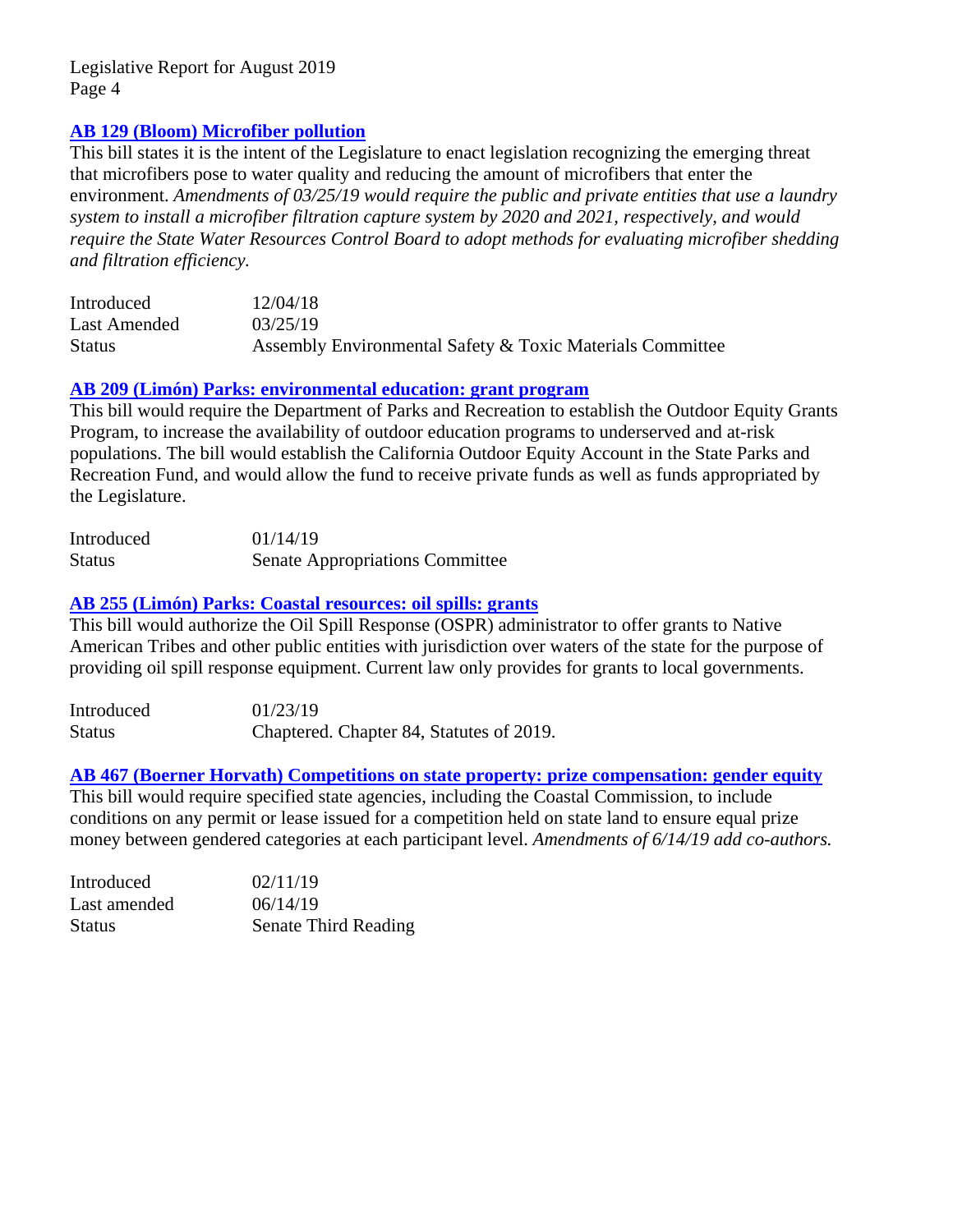## **[AB 516 \(Chiu\) Authority to remove vehicles](http://leginfo.legislature.ca.gov/faces/billNavClient.xhtml?bill_id=201920200AB516)**

This bill would amend the Vehicle Code to authorize a peace officer or public employee to tow or immobilizing a vehicle that has been left standing for 72 hour or more in violation of a local ordinance; has 5 or more unpaid parking tickets; or a registration that is expired by more than 6 months, only if the vehicle has remained parked or left standing for 10 days after a notice is affixed to the vehicle specifying the date and time the vehicle will be removed. *Amendments of 07/02/19 reduce the notice period from 10 to 5 days, and specify that if the Commission on State Mandates determines that this imposes state costs on local agencies, that the state shall reimburse for those costs.*

| Introduced    | 02/28/19                               |
|---------------|----------------------------------------|
| Last amended  | 07/02/19                               |
| <b>Status</b> | <b>Senate Appropriations Committee</b> |

#### **[AB 552 \(Stone\) Coastal Adaptation,](http://leginfo.legislature.ca.gov/faces/billNavClient.xhtml?bill_id=201920200AB552) Access, and Resilience Program**

This bill would create the Coastal Adaptation, Access and Resilience Fund in the State Treasury for the purpose of funding actions by the California Coastal Commission, the Natural Resources Agency, the Ocean Protection Council, the Department of Parks and Recreation, and the State Coastal Conservancy to address sea level rise and climate change. Funds would be subject to appropriation by the Legislature. The source of the funds would be not less than 30% of state tidelands revenues collected by the State Lands Commission. *Amendments of 4/30/19 add the State Lands Commission to the list of agencies that would receive money from the Fund. Amendments of 06/27/19 revise the title of the program, and specify that the Natural Resources Secretary shall ensure that moneys expended from the Coastal Resilience, Adaptation and Access Fund prioritize expenditures that minimize the overall financial risks and costs of climate change impacts statewide.*

| <b>Commission Position Support</b> |                                        |
|------------------------------------|----------------------------------------|
| <b>Status</b>                      | <b>Senate Appropriations Committee</b> |
| Last Amended                       | 06/27/19                               |
| Introduced                         | 02/13/19                               |

#### **[AB 825 \(Mullin\) San Mateo County Flood and Sea Level Rise Resiliency District](http://leginfo.legislature.ca.gov/faces/billNavClient.xhtml?bill_id=201920200AB825)**

This bill would rename and expand the authority of the San Mateo County Flood Control District, by creating the San Mateo County Flood and Sea Level Rise Resiliency District. The district would have the authority to issue general revenue bonds, and levy tax assessments on all taxable property within the district to pay for the interest on the bonds. The bill would grant rights of way in, over and across public lands for the construction and maintenance of protective works, subject to SLC approval. *Amendments of 4/10/19 clarify that nothing in the act supersedes or in any way alters or lessens the effect or application of the Coastal Act. Amendments of 06/04/19 make non-substantive changes.*

| Introduced    | 02/20/19                                            |
|---------------|-----------------------------------------------------|
| Last Amended  | 06/04/19                                            |
| <b>Status</b> | <b>Senate Natural Resources and Water Committee</b> |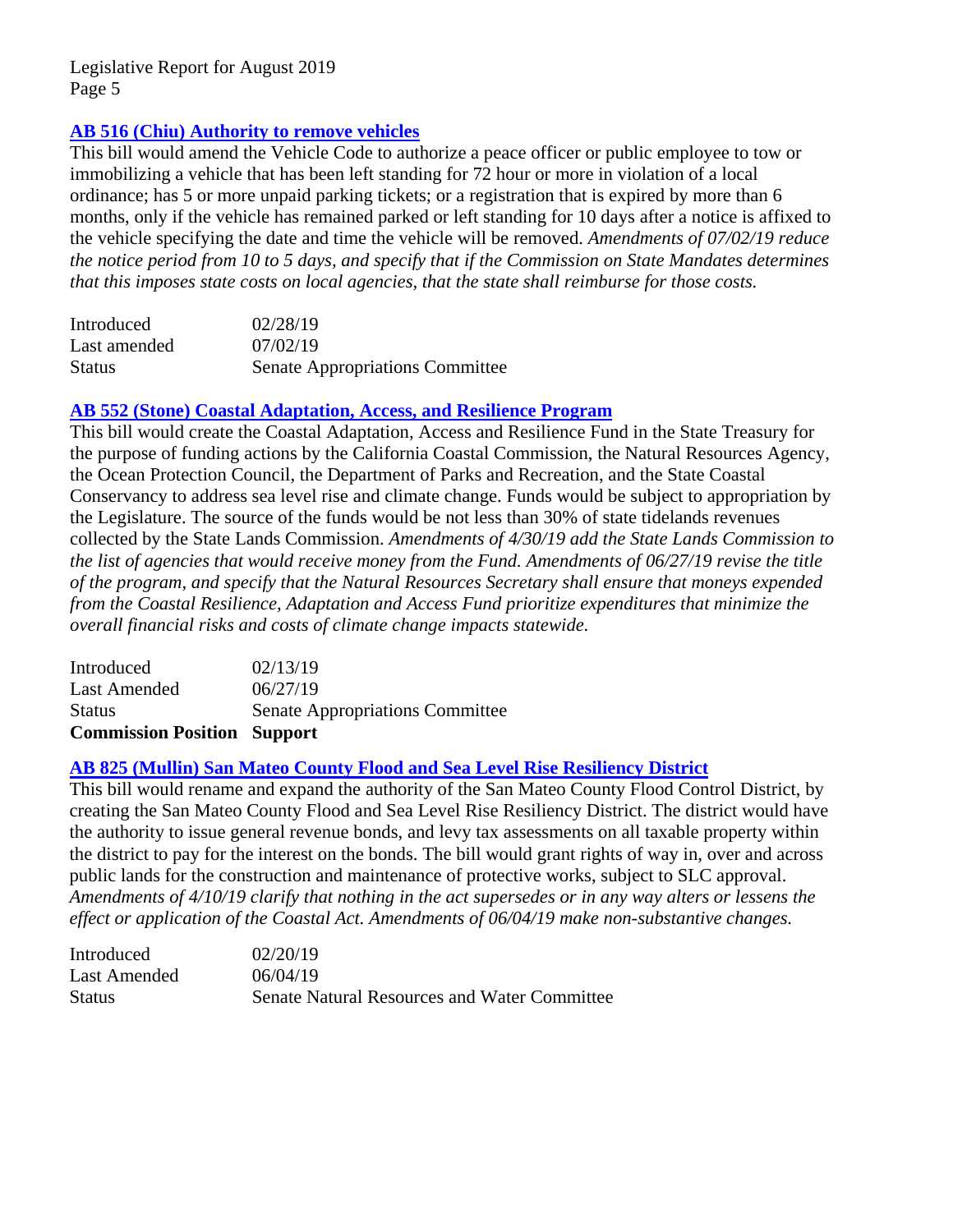## **[AB 931 \(Petrie-Norris\) State and local boards and commissions: appointments](http://leginfo.legislature.ca.gov/faces/billNavClient.xhtml?bill_id=201920200AB931)**

This bill would establish state and local boards and commissions to be comprised of a specified minimum of female appointees. Relevant to the Coastal Commission, this bill would require at least 50% of the appointed members to be women. *Amendments of 04/22/19 limit the scope of the bill to local boards and commissions in cities with a population of 50,000 or more.*

| Introduced    | 02/20/19                                         |
|---------------|--------------------------------------------------|
| Last Amended  | 04/22/19                                         |
| <b>Status</b> | Assembly Appropriations Committee, Suspense File |

#### **[AB 1011 \(Petrie-Norris\) Coastal resources: waiver of filing fees](http://leginfo.legislature.ca.gov/faces/billNavClient.xhtml?bill_id=201920200AB1011)**

This bill would authorize the Commission to waive the permit fee for a non-profit organization seeking to undertake a project that provides public access to coastal resources or habitat restoration.

| <b>Commission Position Support</b> |                             |
|------------------------------------|-----------------------------|
| <b>Status</b>                      | <b>Senate Third Reading</b> |
| Last Amended                       | 03/18/19                    |
| Introduced                         | 02/21/19                    |

## **[AB 1040 \(Muratsuchi\) Protection of cetaceans: unlawful activities](http://leginfo.legislature.ca.gov/faces/billNavClient.xhtml?bill_id=201920200AB1040)**

This bill would make it unlawful to hold in captivity any cetacean, whether wild-caught or captivebred, for any purpose including display, performance of entertainment. The bill would make it unlawful to breed or impregnate any cetacean in captivity. The bill would allow any cetacean held in captivity prior to a specified date to lawfully remain in captivity for educational purposes.

Introduced 02/21/19 Status **Assembly Water, Parks & Wildlife Committee**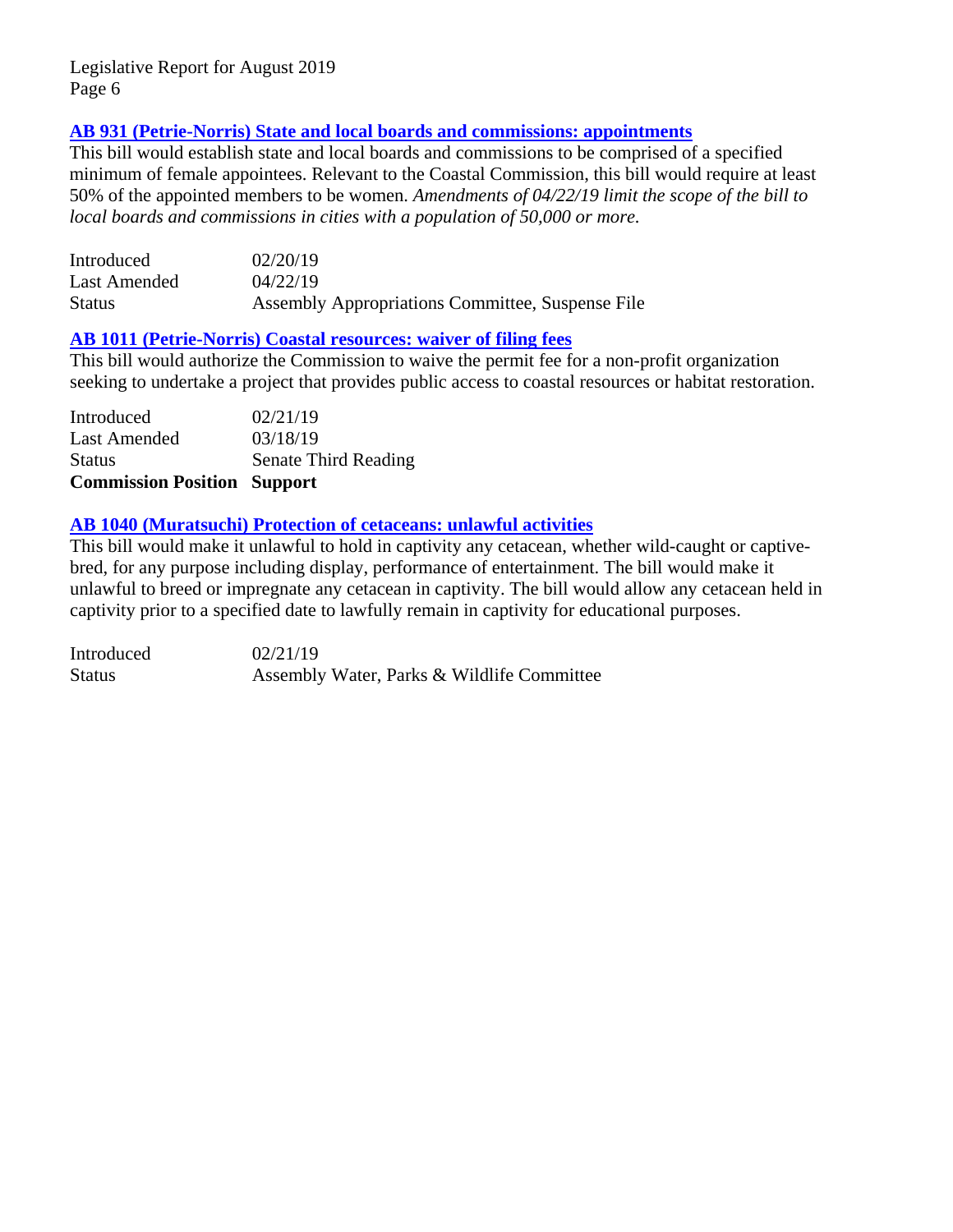## **[AB 1080 \(Gonzalez\) California Circular Economy and Plastic Pollution Reduction Act](http://leginfo.legislature.ca.gov/faces/billNavClient.xhtml?bill_id=201920200AB1080)**

This bill would enact the California Circular Economy and Plastic Pollution Reduction Act, which would require the Department of Resources Recycling and Recovery (CalRecycle), in consultation with the State Water Resources Control Board and the Ocean Protection Council to develop a scoping plan for reducing plastic pollution in California by the year 2030 through source reduction, recycling and composting. AB 1080 is a companion to SB 54 (Allen). The two bills are identical in their current forms. *Amendments of 03/19/19 add additional specificity to the Department's proposed regulations, including identification of single-use packaging materials for reduction actions; criteria for source reduction requirements, minimum post-consumer recycled content requirements; and processes for annual reporting by businesses. Amendments of 05/07/19 extend the deadline for the adoption of regulations from 01/01/21 to 01/01/23; expand the bill to include manufacturers and retailers; and require the department to develop a scoping plan for achieving the bill's objectives prior to adopting regulations. Amendments of 05/22 substantially revise the bill to establish that it is a policy goal of the state that manufacturers and retailers reduce single-use packaging and products by 75% by the year 2030, transition to reusable products and packaging to the maximum extent practicable; and that single use packaging and products must be recyclable or compostable by specified dates. The amendments would narrow the scope of CalRecycle's regulatory authority to "priority single use plastic products" which are defined in the bill as single-use packaging and the 10 most commonly littered single-use plastic products in California. The Department would be required to adopt regulations to implement the policy. The bill would also extend the deadline by two years for manufacturers to demonstrate a 40% recycling rate by 2028. Amendments of June 20 add definitions, and require the Department to post on its website a list of recycling rates by material type. Amendments of 07/05/19 require the Department to report to the Legislature every 2 years on the progress implementing the bill's provisions. Amendments of 07/11 make technical drafting changes.*

| Introduced      | 02/21/19                               |
|-----------------|----------------------------------------|
| Last Amended    | 07/11/19                               |
| <b>Status</b>   | <b>Senate Appropriations Committee</b> |
| <b>Position</b> | <b>Support</b>                         |

#### **[AB 1300 \(Kamlager-Dove\) State Coastal Conservancy: Explore the Coast Program](http://leginfo.legislature.ca.gov/faces/billNavClient.xhtml?bill_id=201920200AB1300)**

This bill would establish the Explore the Coast Program within the State Coastal Conservancy. The program would require the Conservancy, when awarding grants to non-profit organizations, public agencies and Native American Tribes for the purpose of achieving program goals, to prioritize projects that provide students and youth the opportunity to visit the coast for the first time.

| Introduced    | 02/22/19                                                  |
|---------------|-----------------------------------------------------------|
| Last Amended  | 03/28/19                                                  |
| <b>Status</b> | Assembly Appropriations Committee, Held Under Submission. |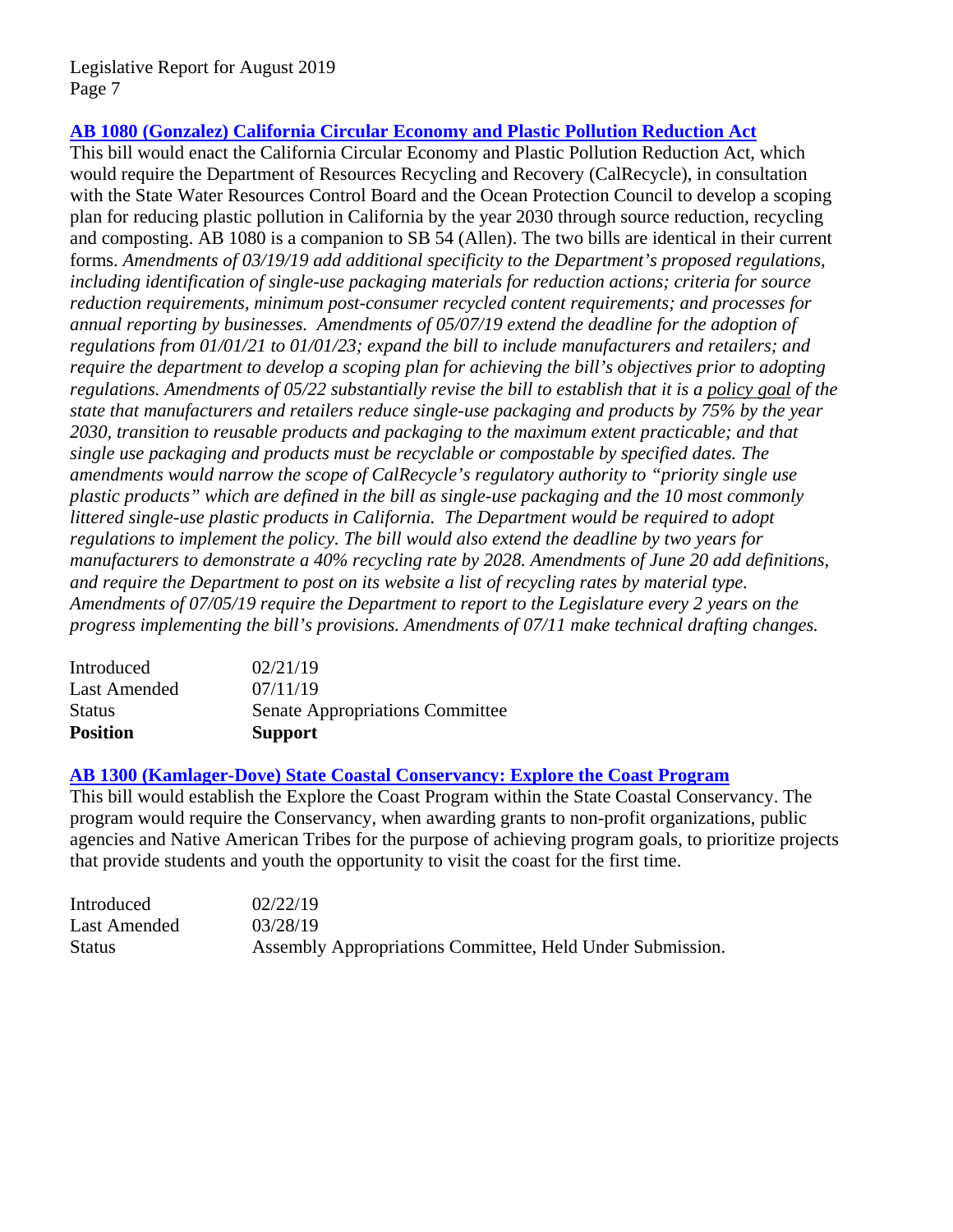## **[AB 1321 \(Gipson\) Public lands: State Lands Commission: coastal](http://leginfo.legislature.ca.gov/faces/billNavClient.xhtml?bill_id=201920200AB1321) ports: automated technology**

This bill would authorize the State Lands Commission to approve, on a case-by-case basis, the use of automated technology in coastal ports within the commission's jurisdiction if the commission determines that the automated technology will provide a safe working environment and not cause critical damage to the state economy or to the economies of surrounding local communities, as specified. The bill would also require the commission to submit an annual report to the Legislature, detailing each instance in which the commission has approved a use of automated technology pursuant to the bill during the preceding year.

| Introduced    | 02/22/19                               |
|---------------|----------------------------------------|
| Last Amended  | 06/17/19                               |
| <b>Status</b> | <b>Senate Appropriations Committee</b> |

### **AB 1426 (Boerner [Horvath\) State beaches: San Onofre State Beach: report on encroaching state](http://leginfo.legislature.ca.gov/faces/billNavClient.xhtml?bill_id=201920200AB1426)  [or local agency infrastructure project](http://leginfo.legislature.ca.gov/faces/billNavClient.xhtml?bill_id=201920200AB1426)**

This is a spot making non-substantive changes to Public Resources Code Section 30522, related to the certification of local coastal programs. *Amendments of 03/25/19 amend the bill to require the State Parks to report to legislative policy committees about any proposed state or local agency infrastructure project that would interfere with the operation of San Onofre State Beach.*

| Introduced    | 02/22/1                                                                 |
|---------------|-------------------------------------------------------------------------|
| Last Amended  | 03/25/19                                                                |
| <b>Status</b> | Assembly Appropriation Committee, Suspense File. Held under Submission. |

# **[AB 1511 \(Bloom\) Coastal resources: Santa Monica Bay Restoration Commission](http://leginfo.legislature.ca.gov/faces/billNavClient.xhtml?bill_id=201920200AB1511)**

This bill would transfer the responsibility of providing administrative services to the Santa Monica Bay Restoration Commission from the State Water Resources Control Board to the State Coastal Conservancy, pursuant to a MOU between the Natural Resources Agency, the Environmental Protection Agency, and the SMBR Commission. The purpose of the bill is to support the restoration and enhancement of the Santa Monica Bay and its watershed.

| Introduced   | 02/22/19                               |
|--------------|----------------------------------------|
| Last Amended | 03/26/19                               |
| Status       | <b>Senate Appropriations Committee</b> |

#### **[AB 1585 \(Boerner Horvath\) Accessory dwelling units](http://leginfo.legislature.ca.gov/faces/billNavClient.xhtml?bill_id=201920200AB1585)**

This is a spot making non-substantive changes Government Code Section 65852.2, related to accessory dwelling units (ADUs).

| Introduced    | 02/22/19                      |
|---------------|-------------------------------|
| <b>Status</b> | <b>Assembly First Reading</b> |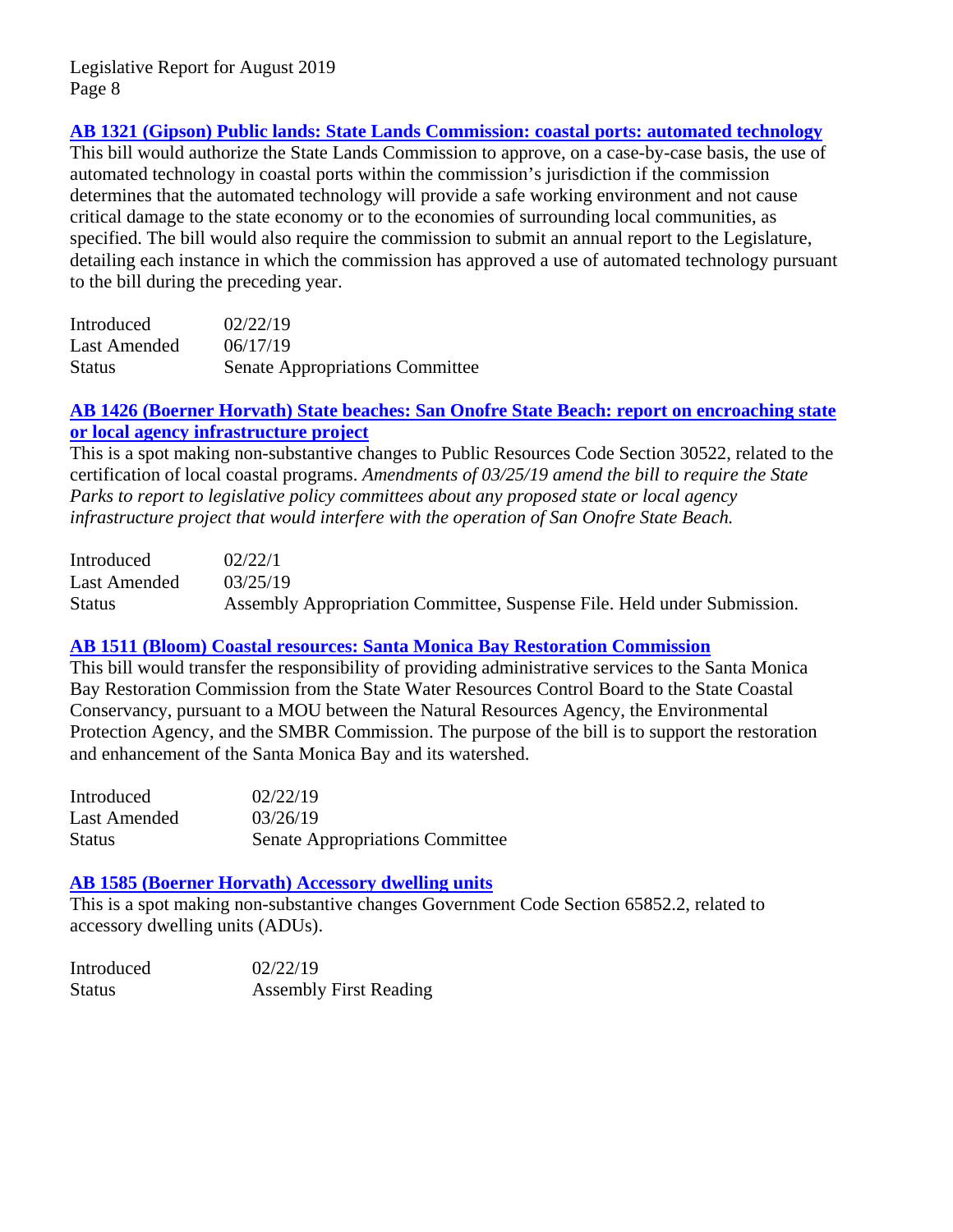# **AB 1628 (Rivas) Environmental justice: Attorney General: Bureau of Environmental Justice**

This bill would modify the definition of environmental justice in Government Code Section 65040.12 (e) to include meaningful engagement. The bill would also codify the Bureau of Environmental Justice within the Attorney General's office as a permanent state entity, state the intent of the Legislature to support funding for the bureau, and expand the Office of Planning and Research Director's agency coordination and consultation role to include the bureau. *Amendments of 06/19change "meaningful engagement" to "meaningful involvement" delete the provisions related to the Bureau of Environmental Justice, and amend the definition of environmental justice in Coastal Act Section 30107.3 to cross-reference the new definition in Section 65040.12.*

| Introduced<br>Last Amended         | 02/22/19<br>06/14/16                                               |
|------------------------------------|--------------------------------------------------------------------|
| <b>Status</b>                      | Senate Environmental Quality Committee, Senate Judiciary Committee |
| <b>Commission Position Support</b> |                                                                    |

#### **[AB 1644 \(Levine\) Coastal resources: scientific advice and recommendations: agriculture](http://leginfo.legislature.ca.gov/faces/billNavClient.xhtml?bill_id=201920200AB1644)**

This bill would include agriculture among the specified issues on which the Coastal Commission may receive technical advice and recommendations with respect to its decisions. *Amendments of 04/29/19 revise PRC Section 30006.5 to remove reference to "the question" of sea level rise.*

| <b>Commission Position Support</b> |           |
|------------------------------------|-----------|
| <b>Status</b>                      | Enrolled. |
| Last Amended                       | 04/29/19  |
| Introduced                         | 02/22/19  |

## **[AB 1680 \(Limón\) State Coastal Conservancy: coastal access](http://leginfo.legislature.ca.gov/faces/billNavClient.xhtml?bill_id=201920200AB1680)**

This bill would direct the Coastal Commission, in consultation with the State Coastal Conservancy, Department of Parks and Recreation, and the State Lands Commission to develop a new public access plan for Hollister Ranch in Santa Barbara County by April 1, 2020. The bill would specify plan components. If the plan is not completed by the deadline, the State Lands Commission would be required to implement the Coastal Commission's 1982 public access program as expeditiously as possible.

Introduced 02/22/19 Last Amended  $03/25/19$ Status Senate Appropriations Committee **Commission Position Support**

#### **[AB 1718 \(Levine\) State parks: state coastal beaches: smoking ban](http://leginfo.legislature.ca.gov/faces/billNavClient.xhtml?bill_id=201920200AB1718)**

This bill would make it an infraction for any person to smoke on a state coastal beach or a unit of the state park system, or to dispose of cigarette or cigar waste on a state coastal beach or unit of the system. The bill would require the Department of Parks and Recreation to post signs providing public notice of the restriction.

Introduced 02/22/19 Status Senate Appropriations Committee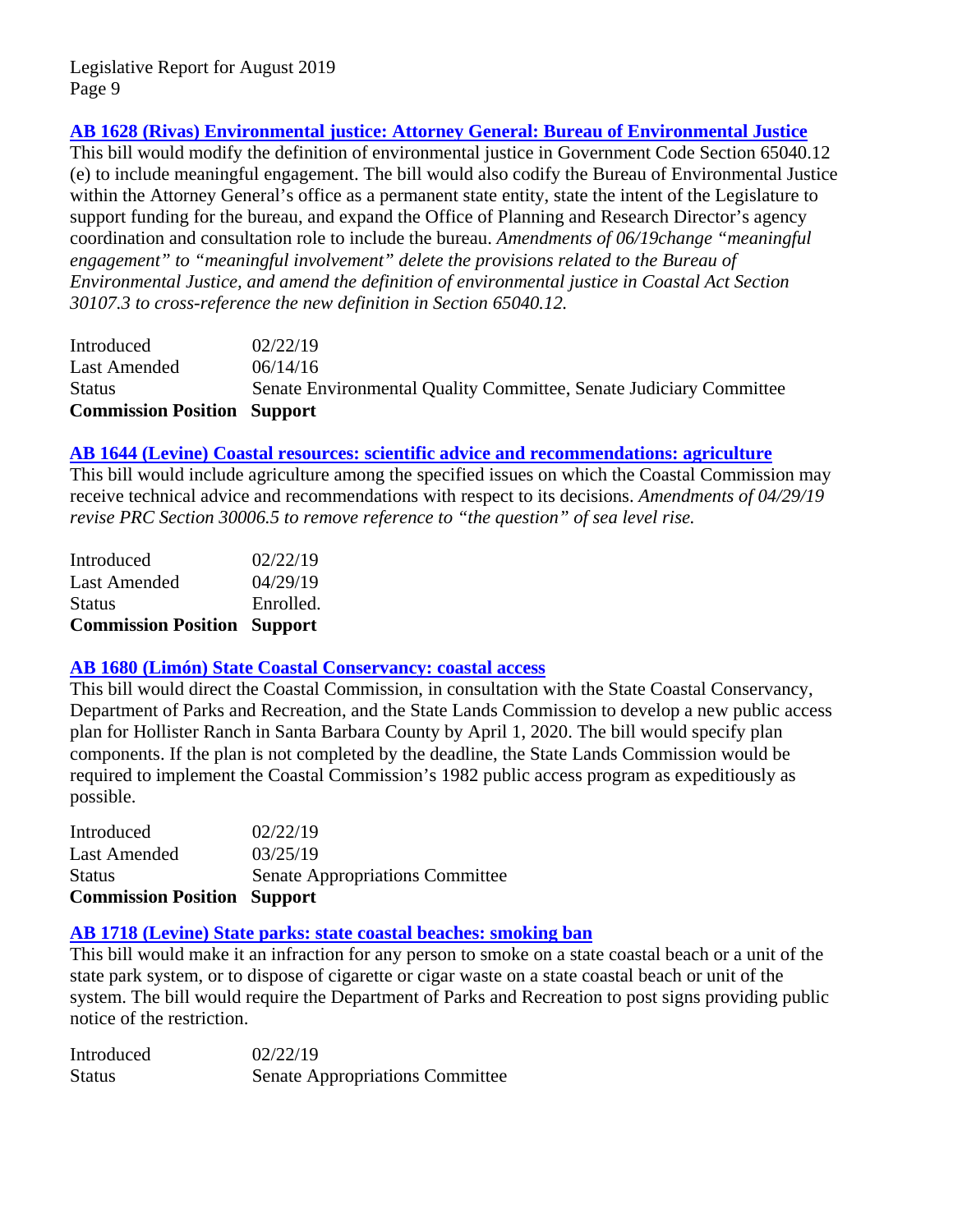## **AB 1731 (Boerner [Horvath\) Short term rentals: coastal zone](http://leginfo.legislature.ca.gov/faces/billNavClient.xhtml?bill_id=201920200AB1731)**

This bill would amend the Business and Professions Code to require a hosting platform that offers short-term vacation rentals to be responsible for collecting and remitting local transient occupancy taxes (TOT). The bill would also authorize a hosting platform to make a residentially zoned property within the coastal zone available as a short-term rental 365 days per year, provided that the primary resident lives on site full-time. The bill would prohibit the listing of a short-term rental for more than 30 days per year of any residential property in the coastal zone, unless the primary resident makes the property available as a short-term rental in accordance with the Lower Cost Coastal Accommodations Program administered by the State Coastal Conservancy. *Amendments of 05/02/19 delete the reference to the State Coastal Conservancy's lower-cost overnight accommodations program; limit the provisions of the bill to residentially zoned properties in urbanized areas of San Diego County's coastal zone; establish a sunset date of January 1, 2025; clarify that the bill does not apply to campgrounds, cabins, RV parks, hotels or motels; and require the Office of Planning and Research (OPR) to prepare a report that evaluates the effect of the bill during that time with regard to housing availability and long-term rental rates. Amendments of 07/02/19 change the sunset date from January 1, 2025, to January 1, 2023. The new reporting requirement for OPR would be January 1, 2024. The amendments also make technical, clarifying changes.*

| Introduced    | 02/22/19                                                  |
|---------------|-----------------------------------------------------------|
| Last Amended  | 07/02/19                                                  |
| <b>Status</b> | Senate Governance & Finance Committee. Hearing cancelled. |

#### **AB 1749 (Boerner [Horvath\) Coastal resources: development permits](http://leginfo.legislature.ca.gov/faces/billNavClient.xhtml?bill_id=201920200AB1749)**

This is a spot bill that would make non-substantive changes to Public Resources Code Section 30624, relating to the issuance of coastal development permits.

| Introduced    | 02/22/19                      |
|---------------|-------------------------------|
| <b>Status</b> | <b>Assembly First Reading</b> |

#### **AB 1785 (Boerner [Horvath\) Transportation: North County Transit](http://leginfo.legislature.ca.gov/faces/billNavClient.xhtml?bill_id=201920200AB1785) District**

This bill would have made non-substantive changes to the Public Utilities Code, related to the San Diego Regional Transportation Consolidation Act. *Amendments of 03/28/19 gutted and amended the original bill to allow a railroad owner or operator, or a local government entity through which a railroad passes, to file a special motion to strike a cause of action seeking damages for an incident occurring on a railroad right of way that is open to the public.*

| Introduced    | 02/22/19                            |
|---------------|-------------------------------------|
| Last Amended  | 03/28/19                            |
| <b>Status</b> | <b>Assembly Judiciary Committee</b> |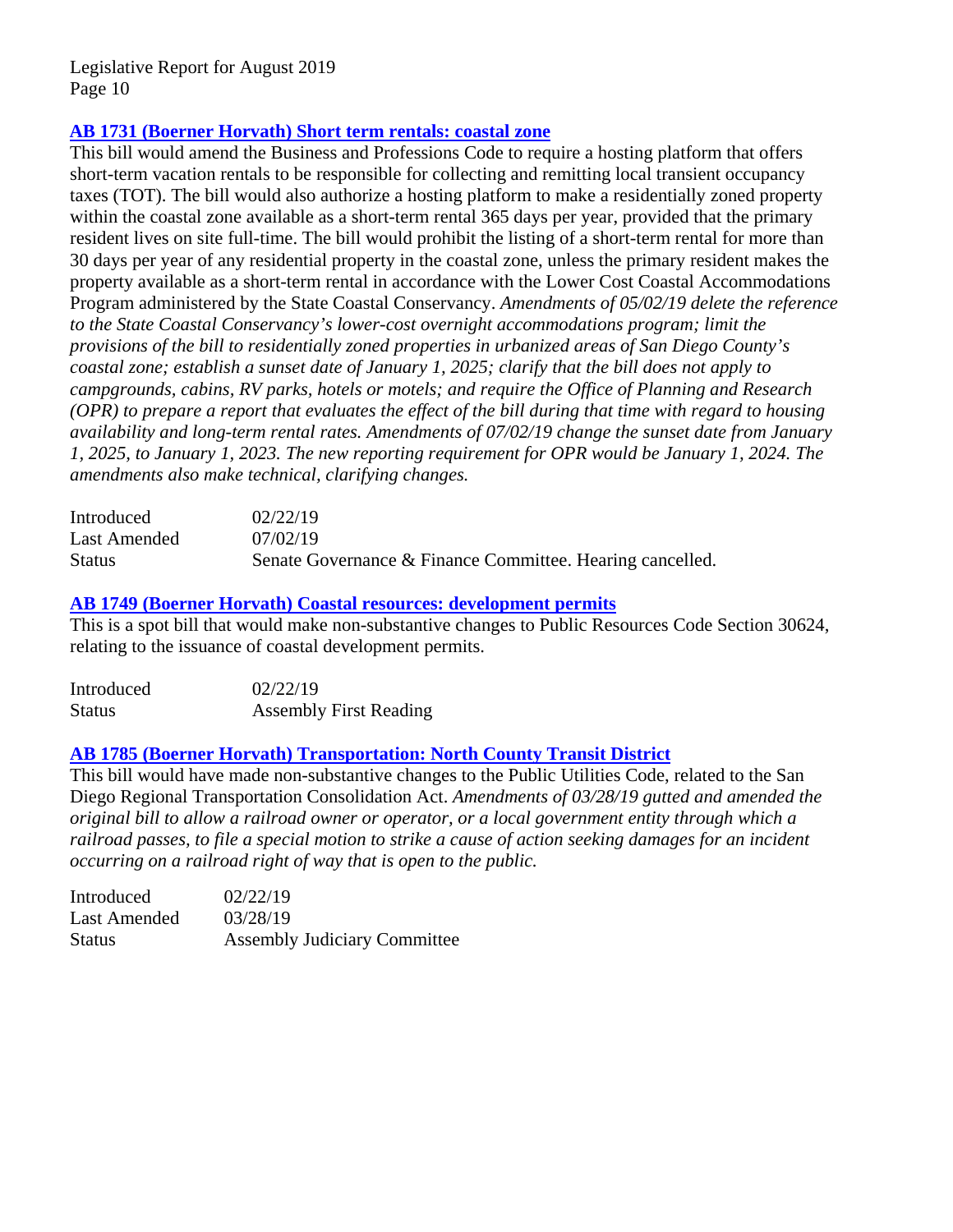## **[SB 4 \(McGuire\) Housing](http://leginfo.legislature.ca.gov/faces/billNavClient.xhtml?bill_id=201920200SB4)**

This bill states the intent to enact legislation that would limit restrictive local land use policies that contribute to increased housing costs, and also to encourage increased housing development near transit and job centers, in a manner that acknowledges relevant differences between communities. The bill would provide incentives for multifamily, Transit Oriented Development (TOD) as defined, on eligible parcels within cities and counties with unmet housing needs, including a streamlined, ministerial application process, a categorical CEQA exemption, and extended deadlines for permit expiration. These provisions would not apply in high fire hazard areas, flood plains, historic or architectural districts or the coastal zone. These provisions would not apply on any site that would require the demolition of deed-restricted affordable housing, rent-controlled housing, housing occupied by tenants within the previous 10 years, or any historic structure on a local, state or national register. The bill would require that TODs meeting specified thresholds be constructed by a skilled and trained workforce. *Amendments of 04/10/19 eliminate the previous references to local fees charged for water/sewer connection fees, multifamily projects, and fees charged by school districts. The bill adds a statement of Legislative Intent to reduce unreasonable fees on small housing developments.*

| Introduced    | 12/03/18                                                  |
|---------------|-----------------------------------------------------------|
| Last Amended  | 04/10/19                                                  |
| <b>Status</b> | Senate Governance & Finance Committee. Hearing cancelled. |

## **[SB 5 \(Beall\) Affordable Housing and Community Development](http://leginfo.legislature.ca.gov/faces/billNavClient.xhtml?bill_id=201920200SB5) Investment Program**

This bill would establish the Local-State Sustainable Investment Incentive Program, and the Sustainable Investment Incentive Committee to oversee it. The purpose of the Program would be to incentivize the construction of more affordable and transit-oriented housing. The Program would authorize local governments and various other public local agencies to support affordable housing plans. Funds would be available via tax increment through a redistribution of educational revenue augmentation funds (ERAF), which the bill would authorize through direction to county auditors. Relevant to the Coastal Commission, one eligible use of the funding would be for coastal communities dealing with the effects of sea level rise, including the construction, repair, replacement and maintenance of infrastructure related to protecting communities from sea level rise. *Amendments of 05/21expand the category of eligible projects to include infrastructure related to protecting communities from climate change, not just sea level rise. Amendments of 07/03 add co-authors.*

| Introduced   | 12/03/18                       |
|--------------|--------------------------------|
| Last Amended | 07/03/19                       |
| Status       | <b>Assembly Second Reading</b> |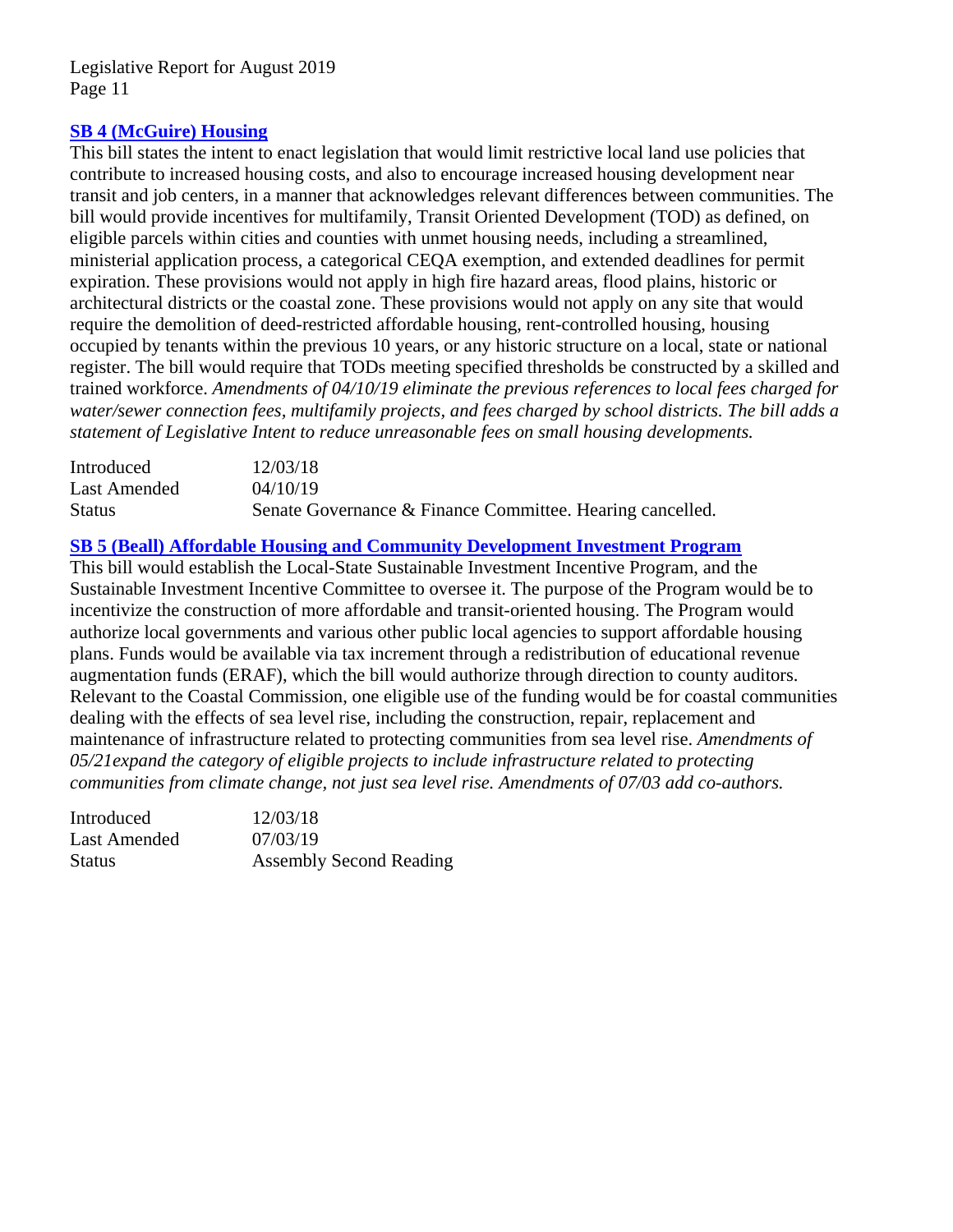# **[SB 6 \(Beall\) Residential development: available land](http://leginfo.legislature.ca.gov/faces/billNavClient.xhtml?bill_id=201920200SB6)**

This bill would require the Department of General Services to develop a publicly searchable database containing information on a list of local land that is suitable and available for residential development as identified in a housing element of a general plan. *Amendments of 04/23/19 require local governments to submit an electronic copy the inventory of land suitable for residential development to the Department of Housing and Community Development for any housing element adopted after January 1, 2021. The bill would also authorize the Department to review, adopt, amend and repeal the forms, standards and definitions necessary to implement.*

| Introduced    | 12/03/18                       |
|---------------|--------------------------------|
| Last Amended  | 04/23/19                       |
| <b>Status</b> | <b>Assembly Appropriations</b> |

## **[SB 8 \(Glazer\) State parks: state coastal beaches: smoking ban](http://leginfo.legislature.ca.gov/faces/billNavClient.xhtml?bill_id=201920200SB8)**

This bill would make it an infraction to smoke tobacco products on a state coastal beach or a unit of the State Parks system, or to dispose of tobacco-related waste in anything other than an appropriate waste receptacle, punishable by a fine of \$25. The bill would require the Department of Parks and Recreation to post signs providing notice of the prohibition.

Introduced 12/03/18 Status Assembly Appropriations Committee

# **[SB 13 \(Wieckowski\) Accessory dwelling units](http://leginfo.legislature.ca.gov/faces/billNavClient.xhtml?bill_id=201920200SB13)**

This bill makes several changes to the Government Code and the Health and Safety Code pertaining to Accessory Dwelling Units (ADUs). Changes include:

- Limits ADUs to lots with an existing or proposed single family dwelling.
- Prohibits local governments from requiring additional parking for an ADU that demolishes an existing garage, carport of covered parking structure.
- Prohibits local governments from requiring owner-occupancy of one of the residential units.
- Reduces the length of time to review and approve a ministerial ADU application from 120 days to 60 days for local governments that have not yet adopted an ADU ordinance. If not approved within 60 days, the application shall be deemed approved.
- Requires that ADUs cannot be restricted by ordinance to less than 800 sf.
- Limits the amount of connection fees that can be imposed for a new residential dwelling.
- Allows the owner of an ADU that receives an enforcement order to correct violations or abate nuisances to request a 10-year delay in correction of the violations provided they aren't necessary to protect public health and safety.
- Specifies that ADUs less than 750 square feet shall not be charged impact fees.
- Specifies that ADUs greater than 750 square feet shall be charged 25% of a regular impact fee.
- Renumbers the Coastal Act "savings clause" that specifies nothing in this section shall supersede or lessen the effect of the Coastal Act.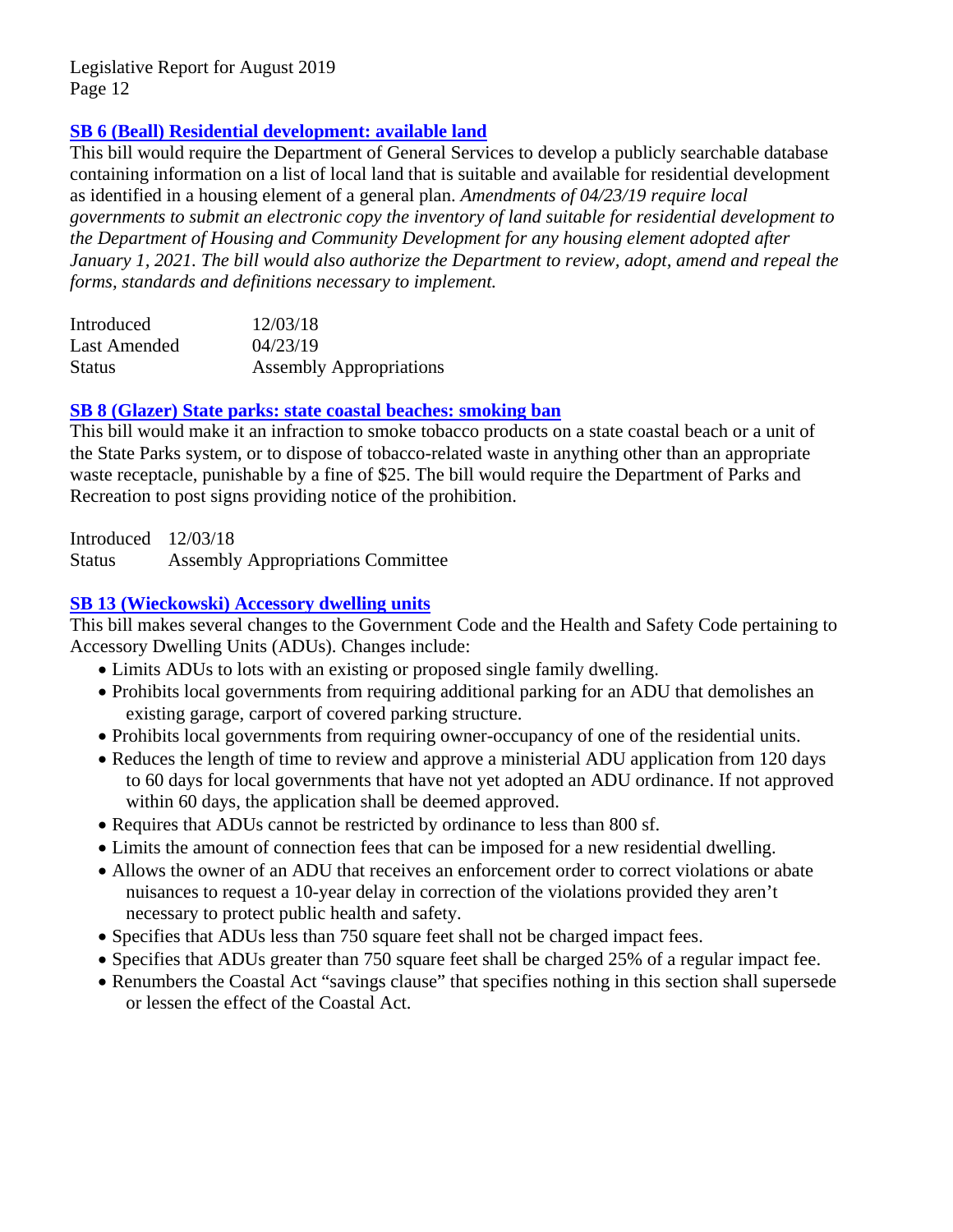*Amendments of 05/17/19 prohibit a local agency from establishing minimum square footage for attached or detached ADUs that prohibits an efficiency unit; and from establishing a maximum square footage for an ADU that is less than 850 sf., or 1,000 sf for a unit with more than onebedroom. Amendments of 07/01/19 specify that the fee limitations in the bill do not apply to connection fees or capacity charges imposed by a local agency, special district or water corporation.*

| Introduced    | 12/03/18                       |
|---------------|--------------------------------|
| Last Amended  | 07/01/19                       |
| <b>Status</b> | <b>Assembly Second Reading</b> |

# **[SB 45 \(Allen\) Wildfire, Drought and Flood Protection Bond Act of 2020](http://leginfo.legislature.ca.gov/faces/billNavClient.xhtml?bill_id=201920200SB45)**

This bill would enact the Wildfire, Drought and Flood Protection Bond Act of 2020 in the amount of \$4,300,000,000, \$300 million of which would be available for coastal resources, \$300 million for protecting rivers, lakes and streams, and \$150 million for improving regional climate resilience in General Obligation bonds to finance projects to restore fire-damaged areas, reduce wildfire risks, promote healthy forests and watersheds, reduce climate impacts on vulnerable populations, protect water supply and water quality, protect rivers, lakes, and streams, reduce flood risk, protect fish and wildlife from climate impacts, improve climate resilience of agricultural lands, and protect coastal lands and resources. *Amendments of 04/04/19 make technical, non-substantive changes.*

| Introduced    | 12/03/18                                                                |
|---------------|-------------------------------------------------------------------------|
| Last Amended  | 04/04/19                                                                |
| <b>Status</b> | Senate Appropriations Committee. Hearing cancelled at author's request. |

#### **[SB 50 \(Wiener\) Planning and zoning: housing development: incentives](http://leginfo.legislature.ca.gov/faces/billNavClient.xhtml?bill_id=201920200SB50)**

This bill would waive local density maximums and parking minimums greater than 0.5 spaces per unit, and provide other incentives for residential development project proposed within a ½-mile radius of a major transit stop. A major transit stop is defined as a site containing an existing transit station or a ferry terminal served by a bus or transit service. The bill specifies that it shall not be construed to relieve a local agency from complying with the Coastal Act of 1976. *Amendments of 03/11/19 make additional definitions in the "Equitable Communities Incentives" section of the bill; require the Department of Housing and Urban Development to publish map showing areas identified by the Department as "housing rich areas" and update it every 5 years; set the application of in-lieu fees for local governments that have not adopted an inclusionary housing ordinance; and set the term of affordability deed restrictions to 55 years for rental units and 45 years for sale units. Amendments of 05/01/19 would specify that the provisions of the bill would not apply in a Coastal Zone within a city of less than 50,000.*

| Introduced    | 12/03/18                                                       |
|---------------|----------------------------------------------------------------|
| Last Amended  | 05/01/19                                                       |
| <b>Status</b> | Senate Appropriations Committee, Suspense File. Two-year bill. |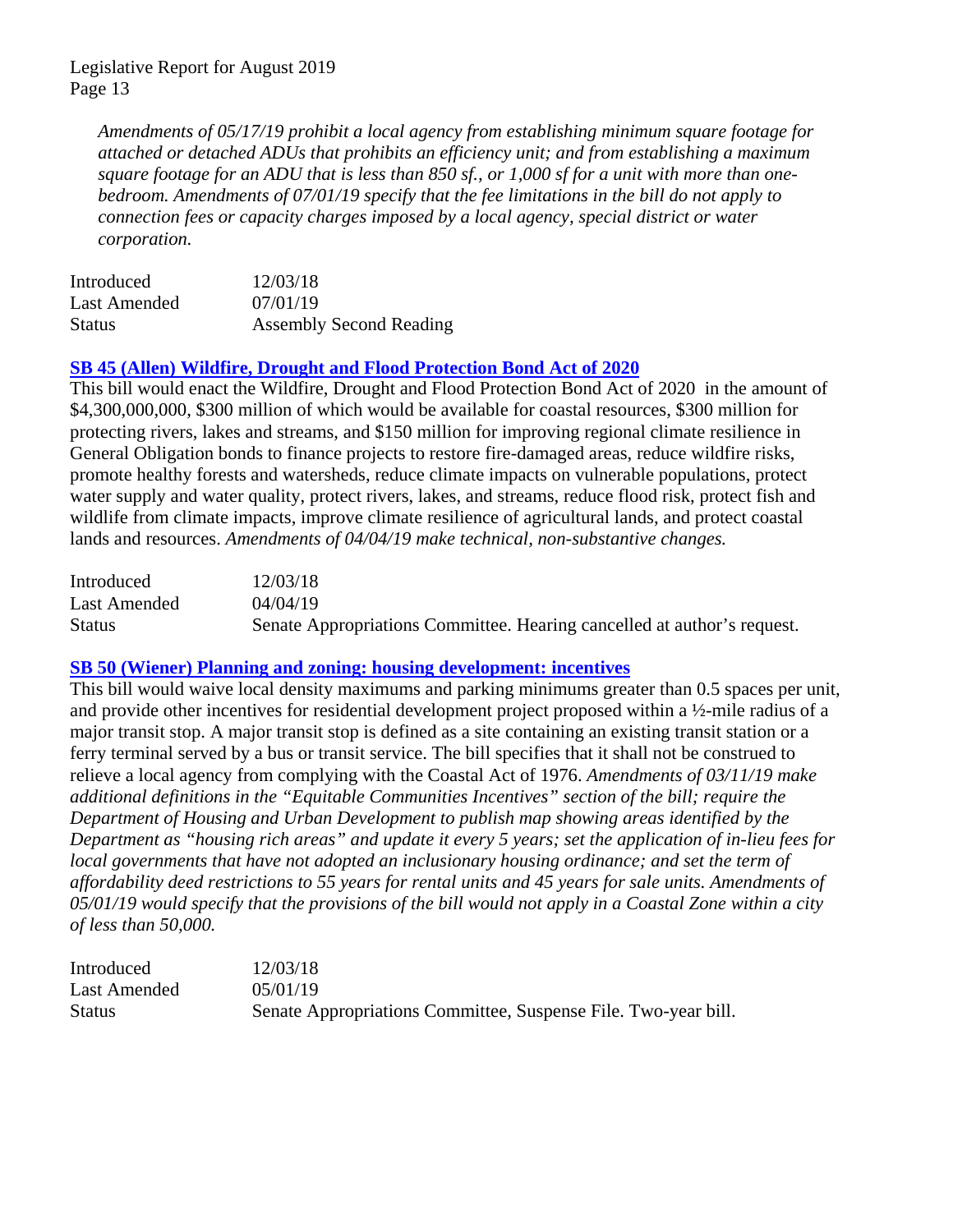### **[SB 53 \(Wilk\) Open meetings](http://leginfo.legislature.ca.gov/faces/billNavClient.xhtml?bill_id=201920200SB53)**

This bill would clarify that any advisory committee or subcommittee of a multi-member state board, commission or committee is subject to the Bagley-Keene Open Meetings Act if it is comprised of 2 or more members, if one of those members represents that state body in their official capacity. This bill has an urgency clause.

| Introduced    | 12/10/18                                 |
|---------------|------------------------------------------|
| Last Amended  | 03/05/19                                 |
| <b>Status</b> | <b>Assembly Appropriations Committee</b> |

## **SB 54 (Allen) [California Circular Economy and Plastic Pollution Reduction Act](http://leginfo.legislature.ca.gov/faces/billNavClient.xhtml?bill_id=201920200SB54)**

This bill would enact the California Circular Economy and Plastic Pollution Reduction Act, which would require the Department of Resources Recycling and Recovery (CalRecycle), in consultation with the State Water Resources Control Board and the Ocean Protection Council to develop a scoping plan for reducing plastic pollution in California by the year 2030 through source reduction, recycling and composting. AB 1080 is a companion to AB 1080 (Gonzalez). The two bills are identical in their current forms. *Amendments of 03/19/19 add additional specificity to the Department's proposed regulations, including identification of single-use packaging materials for reduction actions; criteria for source reduction requirements, minimum post-consumer recycled content requirements; and processes for annual reporting by businesses. Amendments of 05/07/19 extend the deadline for the adoption of regulations from 01/01/21 to 01/01/23; expand the bill to include manufacturers and retailers; and require the department to develop a scoping plan for achieving the bill's objectives prior to adopting regulations. Amendments of 05/22 substantially revise the bill to establish that it is a policy goal of the state that manufacturers and retailers reduce single-use packaging and products by 75% by the year 2030, transition to reusable products and packaging to the maximum extent practicable; and that single use packaging and products be recyclable or compostable by specified dates. The amendments would narrow the scope of CalRecycle's regulatory authority to "priority single use plastic products" which are defined in the bill as single-use packaging and the 10 most commonly littered single-use plastic products in California. The Department would be required to adopt regulations to implement the policy. The bill would also extend the deadline by two years for manufacturers to demonstrate a 40% recycling rate by 2028. Amendments of 06/24/19 add definitions, and require the Department to post on its website a list of recycling rates by material type. Amendments of 07/05/19 require the Department to report to the Legislature every 2 years on the progress implementing the bill's provisions. Amendments of 07/10 make technical drafting changes.*

| <b>Position</b> | <b>Support</b>                           |
|-----------------|------------------------------------------|
| <b>Status</b>   | <b>Assembly Appropriations Committee</b> |
| Last Amended    | 07/10/19                                 |
| Introduced      | 12/11/18                                 |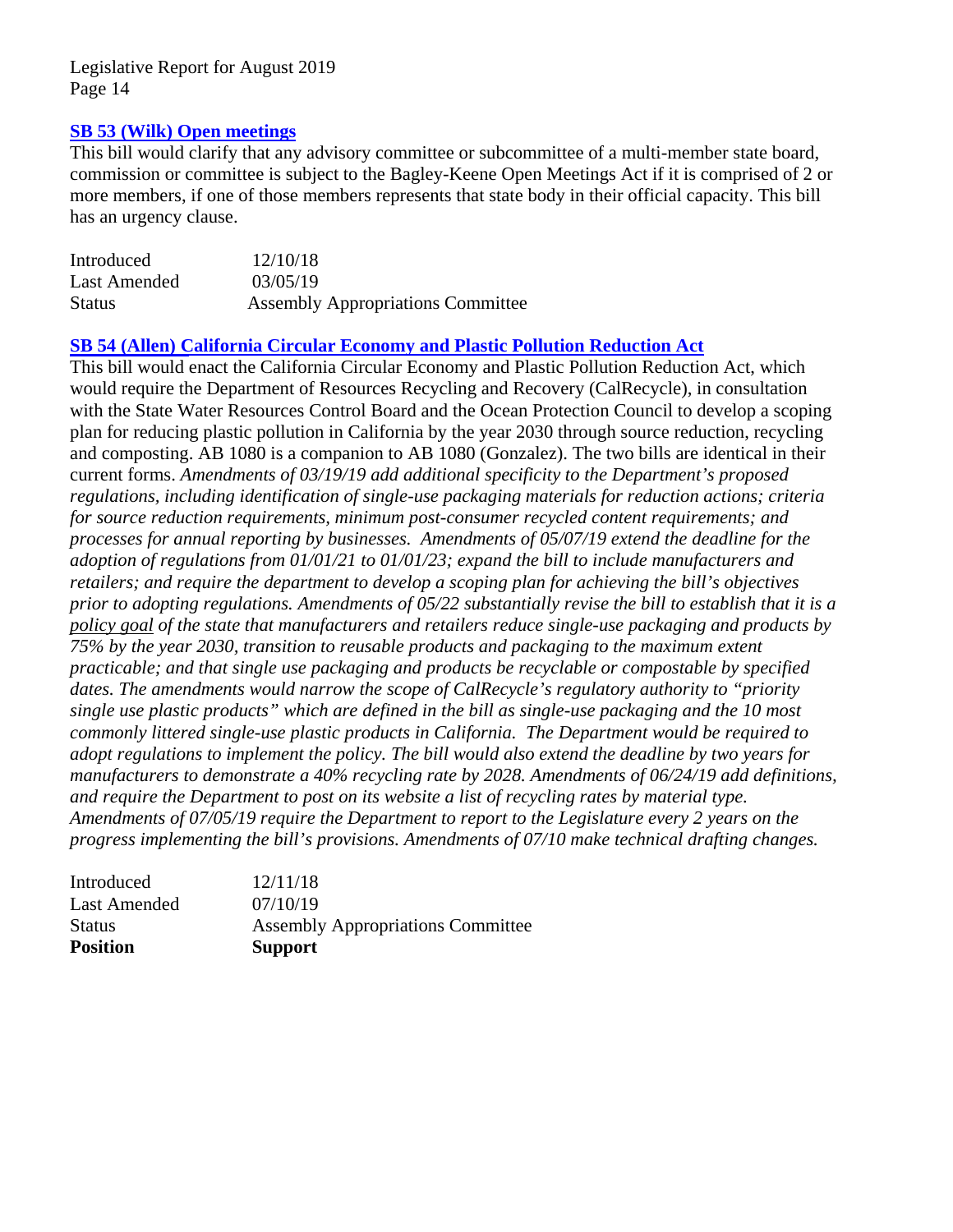# **[SB 62 \(Dodd\) Endangered species: accidental take](http://leginfo.legislature.ca.gov/faces/billNavClient.xhtml?bill_id=201920200SB62) associated with routine and ongoing [agricultural activities: state safe harbor agreements](http://leginfo.legislature.ca.gov/faces/billNavClient.xhtml?bill_id=201920200SB62)**

This bill would make permanent a temporary exception in the California Endangered Species Act for the otherwise unlawful "take" of an endangered species if accidentally committed in the context of routine, ongoing agricultural activities. The bill would also require the reporting of any such take within 10 days. The bill would also extend the Safe Harbor Act from January 1, 2020, to January 1, 2024. The Safe Harbor Act encourages landowners to voluntarily manage lands to benefit endangered, threatened or candidate species without being subject to additional regulatory requirements as a result of their efforts. *Amendments of 03/19/19 extend the provisions of the bill to individual farmers, ranchers, and their bona fide employees.* 

| Introduced    | 01/03/19 |
|---------------|----------|
| Last Amended  | 04/03/19 |
| <b>Status</b> | Enrolled |

# **[SB 67 \(McGuire\) Cannabis: temporary licenses](http://leginfo.legislature.ca.gov/faces/billNavClient.xhtml?bill_id=201920200SB67)**

This bill would allow for the reinstatement of an expired, temporary license issued by the Department of Food and Agriculture for a commercial cannabis operation, provided that the licensee submits a completed application and application fee. The temporary license would be revoked after the department issues an annual or provisional license, or denies the application for same. This bill has an urgency clause, and if enacted, will take effect immediately.

| Introduced    | 01/08/19                                  |
|---------------|-------------------------------------------|
| Last Amended  | 03/21/19                                  |
| <b>Status</b> | Assembly Business & Professions Committee |

# **[SB 69 \(Wiener\) Ocean Resiliency](http://leginfo.legislature.ca.gov/faces/billTextClient.xhtml?bill_id=201920200SB69) Act of 2019**

This bill amends multiple codes including the Public Resources Code, Fish and Game Code, Public Health Code, and Water Code to address issues related to fisheries, ocean acidification, timber harvest plans, vessel speeds in the Santa Barbara Channel and San Francisco Bay, marine invasive species, and other topics. The bill would also require various studies and reports related to wetlands, beneficial reuse of dredged materials, low-trophic mariculture, and the potential for kelp and native oyster reefs to sequester carbon. The bill would require the State Air Resources Board to develop a voluntary speed reduction program to reduce air pollution, whale strikes and harmful underwater acoustics in the Santa Barbara Channel and San Francisco Bay; require the Natural Resources Agency to conduct an inventory of the state's coastal wetlands, updated every 5 years; require the State Coastal Conservancy to develop a beneficial reuse program for dredged sediments in coastal restoration projects; and require the Ocean Protection Council to submit a report to the Legislature. *Amendments of 04/29/19 delete the requirement for the Department of Fish and Wildlife to conduct a survey of all dams in all rivers frequented by fish every five years. Amendments of 05/17remove Sections related to: timber harvest plans; low-trophic mariculture; an ocean acidification working group; the Water Quality Monitoring Council; ballast water control technology; and amendments to the California Ocean Plan. Amendments of June 25 would require the Department to develop a plan to improve the survival rate of hatchery salmon; develop a sediment reduction plan for the Elk River watershed; require the Board of Forestry to evaluate forest practice rules that negatively affect salmonids; and prohibit timber*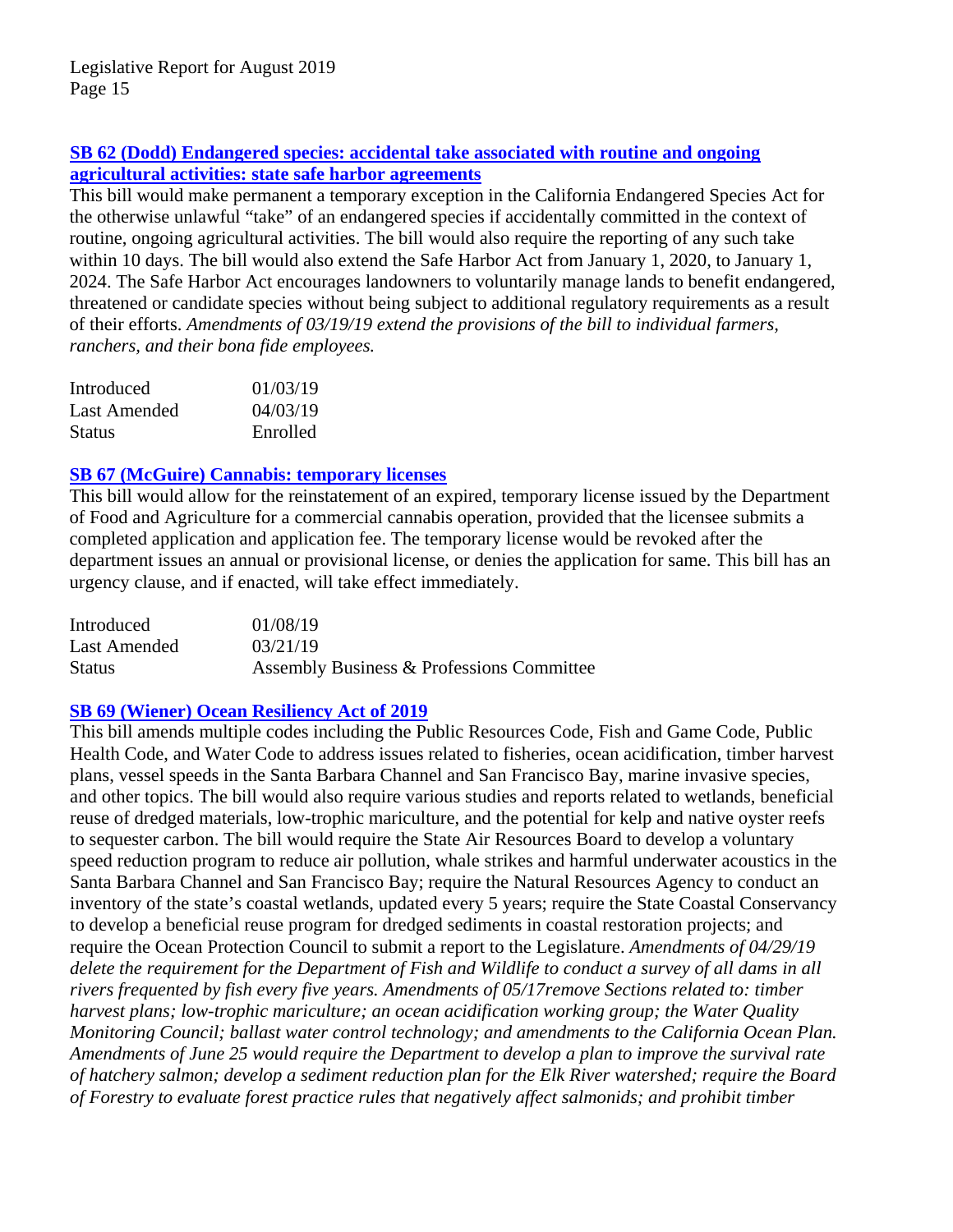*harvesting activity under timber harvest plans that are likely to cause extreme erosion, unless certain specifications are met. Amendments of 07/03/19 require the Department's to include an analysis of the effect of in-river or ocean net-pen releases of hatchery salmon on the natural production of salmon. Amendments of 07/11 specify that an erosion control plan filed pursuant to a timber harvesting plan must be consistent with existing law.*

| Introduced    | 01/09/19                                    |
|---------------|---------------------------------------------|
| Last Amended  | 07/11/19                                    |
| <b>Status</b> | <b>Assembly Natural Resources Committee</b> |

#### **[SB 140 \(Stern\) Specialized license plates: The Endless Summer](http://leginfo.legislature.ca.gov/faces/billNavClient.xhtml?bill_id=201920200SB140)**

This bill would require the State Coastal Conservancy, in consultation with the California Highway Patrol, to develop a specialized license plate with the image of a surfer to fund projects and programs that promote exposure to surfing, its cultural heritage, and the coastal resources on which it depends.

| Introduced    | 01/17/19                                                              |
|---------------|-----------------------------------------------------------------------|
| <b>Status</b> | Senate Appropriations Committee, Suspense File. Held under Submission |

# **[SB 168 \(Wieckowski\) Climate change: Chief Climate Resilience Officer](http://leginfo.legislature.ca.gov/faces/billNavClient.xhtml?bill_id=201920200SB168)**

This bill would establish the position of Chief Climate Resilience Officer in the Office of Planning and Research, and require the preparation of guidance documents for statewide integration of adaptation and resiliency measures. *Amendments of 04/11/19 specify that guidance documents must include projected economic and fiscal impacts. Amendments of 05/17 specify that the appointment is subject to Senate confirmation. Amendments of 06/27/19 include references to the Natural Resources Secretary.* 

| Introduced   | 01/28/19                                 |
|--------------|------------------------------------------|
| Last Amended | 05/17/19                                 |
| Status       | <b>Assembly Appropriations Committee</b> |

**[SB 241 \(Moorlach\) Personal Income Tax: California Voluntary Contribution Program](http://leginfo.legislature.ca.gov/faces/billNavClient.xhtml?bill_id=201920200SB241)** As amended April 22, this bill would repeal the expiration dates for the California Firefighters Memorial Fund and the California Peace Officers Memorial Fund personal income tax check-offs, thereby allowing those funds to remain on the California income tax return forms indefinitely. The bill would also substantially revise the procedure for inclusion of not-for-profit organizations on the annual tax forms, making it a fee-based application to the Franchise Tax Board limited to charitable organizations as defined in the bill. In order to be eligible, a charitable organization must average at least \$100,000 in gross receipts, be registered as a Charitable Trust with the State Attorney General's Office, and have submitted 3 years of annual returns with the Franchise Tax Board.

| <b>Commission Position Oppose</b> |                                                                       |
|-----------------------------------|-----------------------------------------------------------------------|
| <b>Status</b>                     | Senate Appropriations Committee, Suspense File. Held under Submission |
| Last Amended                      | 04/29/19                                                              |
| Introduced                        | 02/11/19                                                              |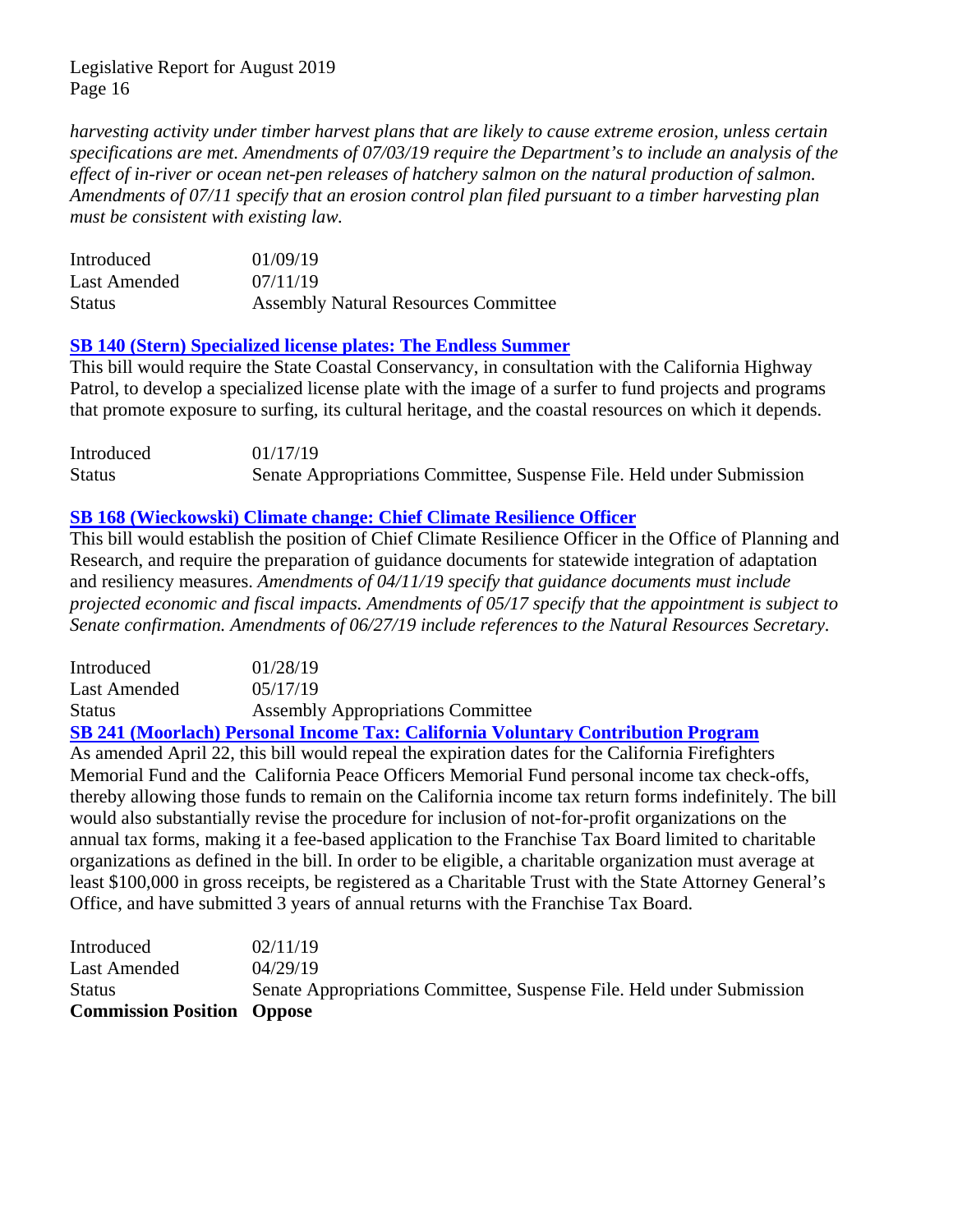## **[SB 262 \(McGuire\) Commercial fishing: landing fees: sea cucumbers](http://leginfo.legislature.ca.gov/faces/billNavClient.xhtml?bill_id=201920200SB262)**

This bill would amend the Fish and Game Code to extend the sunset for the current sea cucumber commercial fishery program to April 1, 2030, and set the landing fee rate schedule for 2019. *Amendments of 03/18/19 make minor, non-substantive changes to the bill. Amendments of 06/12/19 amend the Coastal Act by adding Public Resources Code Section 30612.5, which would require the Coastal Commission, in consultation with the Department of Fish and Wildlife, to prepare guidelines for aquaculture applicants. Amendments of 07/11 would repeal this section on July 1, 2021.*

| Introduced    | 02/12/19                                       |
|---------------|------------------------------------------------|
| Last Amended  | 07/11/19                                       |
| <b>Status</b> | <b>Assembly Water Appropriations Committee</b> |

### **[SB 330 \(Skinner\) Housing Crisis Act of 2019](http://leginfo.legislature.ca.gov/faces/billNavClient.xhtml?bill_id=201920200SB330)**

This bill would make numerous changes to the Planning and Zoning Law to facilitate the construction of emergency shelters, affordable housing, and other housing developments. The bill would proscribe how cities and counties process applications for specified projects, impose fees, and conduct hearings. The bill would also reduce the timelines for a public agency to approve or deny a housing project under the Permit Streamlining Act. The bill would also require relocation assistance for any occupants who are displaced as the result of any housing demolition. The bill provides that:

" Nothing in this section supersedes, limits, or otherwise modifies the requirements of the California Coastal Act of 1976 (Division 20 (commencing with Section 30000) of the Public Resources Code)."

| Introduced   | 02/19/19                                 |
|--------------|------------------------------------------|
| Last Amended | 07/01/19                                 |
| Status       | <b>Assembly Appropriations Committee</b> |

#### **[SB 424 \(Jackson\) Tobacco products: single-use and multiuse components](http://leginfo.legislature.ca.gov/faces/billNavClient.xhtml?bill_id=201920200SB424)**

This bill would prohibit the sale or distribution in California of any cigarette with a single-use filter, single-use electronic cigarette or an attachable single-use filter. The bill would authorize a city attorney, county counsel or District Attorney to assess a \$500 civil fine for violation. The bill would also require manufacturers of tobacco products to use recyclable materials for their products sold in California, or provide a take back or mail back program for non-recyclable components.

| Introduced    | 02/21/19                                            |
|---------------|-----------------------------------------------------|
| Last amended  | 05/17/19                                            |
| <b>Status</b> | <b>Assembly Governmental Organization Committee</b> |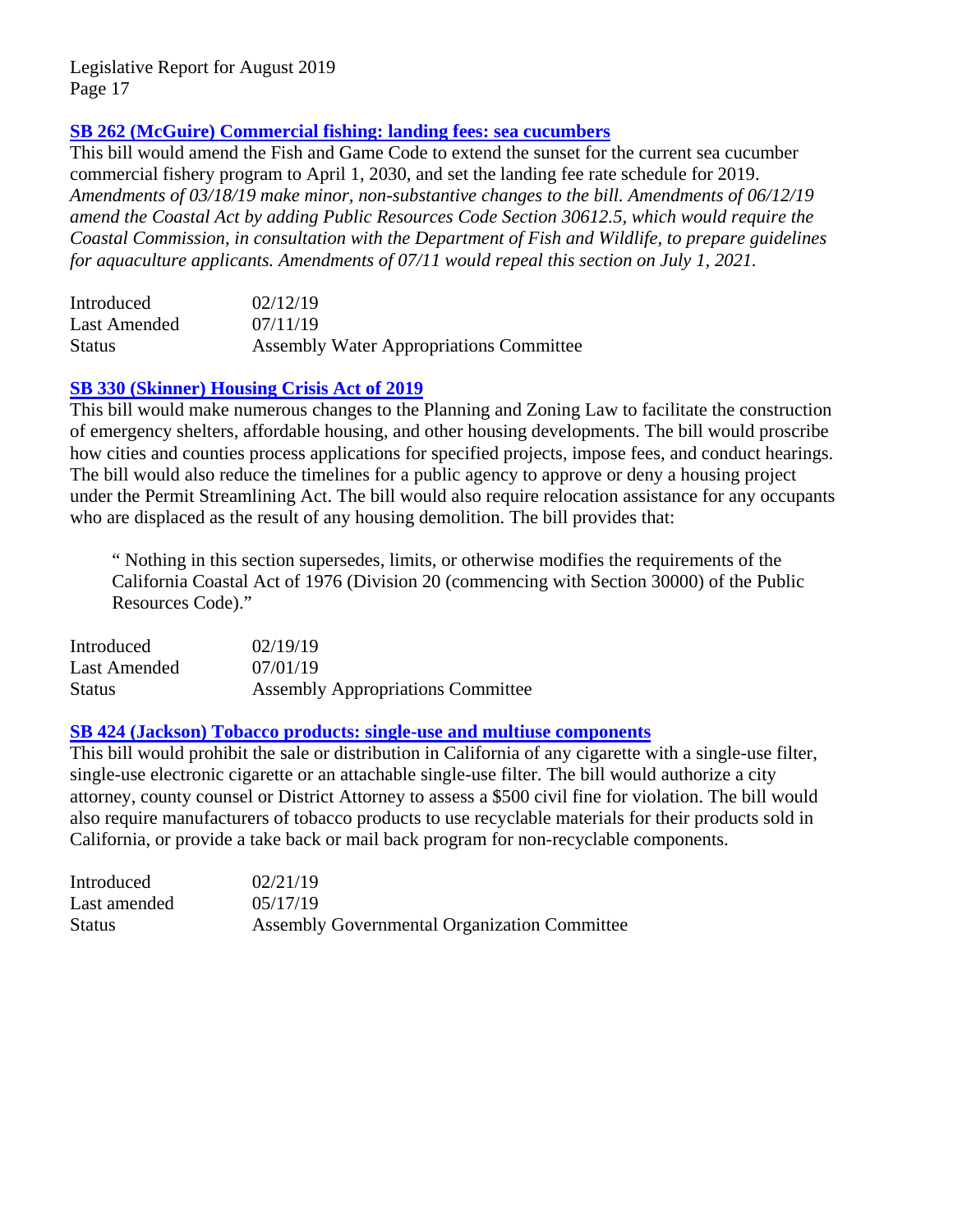## **[SB 518 \(Wiekowski\) Public Records Act: court costs and attorneys fees](http://leginfo.legislature.ca.gov/faces/billTextClient.xhtml?bill_id=201920200SB518)**

This bill would require a public agency that improperly withholds public records subject to the Public Records Act to pay court costs and attorney's fees to the plaintiff even if a settlement offer is made and accepted prior to judgement, notwithstanding Section 998 of the Code of Civil Procedures.

| Introduced    | 02/19/19                                 |
|---------------|------------------------------------------|
| Last Amended  | 04/30/19                                 |
| <b>Status</b> | <b>Assembly Appropriations Committee</b> |

#### **[SB 551 \(Jackson\) Oil and gas: decommissioning, cleanup and remediation: costs](http://leginfo.legislature.ca.gov/faces/billNavClient.xhtml?bill_id=201920200SB551)**

This measure would require the Division of Oil, Gas and Geothermal Resources (DOGGR) to develop a mechanism to assess the full cost of decommissioning, cleanup and remediation of oil and gas infrastructure, including pipelines, pump facilities and storage facilities.

| Introduced    | 01/22/19                       |
|---------------|--------------------------------|
| Last amended  | 05/17/19                       |
| <b>Status</b> | <b>Assembly Second Reading</b> |

## **[SB 576 \(Umberg\) State Coastal Conservancy: coastal climate change adaptation](http://leginfo.legislature.ca.gov/faces/billNavClient.xhtml?bill_id=201920200SB576)**

As amended April 23, this bill would require the State Coastal Conservancy to develop and implement a climate adaptation and readiness program that would include collaboration and coordination with the Office of Planning and Research, California State University Long Beach, various state conservancies and other entities to recommend best practices and strategies for improving climate resiliency for coastal communities, infrastructure and habitat. The bill would also require the Conservancy to participate in, facilitate or host an international conference on coastal climate change every two years, in cooperation with the Natural Resources Agency, the Ocean Protection Council, and other relevant state agencies. *Amendments of 05/21would require the Conservancy to recommend best practices and strategies to improve coastal climate resiliency, and collaborate with academia, scientists and NGOs to facilitate climate change-related information sharing. Amendments of 07/01/19 shift those responsibilities to the Ocean Protection Council. Amendments also codify the Conservancy's Climate Ready Program in statute, and authorize the Conservancy to award grants to local agencies and nonprofits under the terms of the program.*

| Introduced    | 02/22/19                                    |
|---------------|---------------------------------------------|
| Last amended  | 07/01/19                                    |
| <b>Status</b> | <b>Assembly Natural Resources Committee</b> |

# **SR 12 (Jackson) 50th [anniversary of the Santa Barbara Oil Spill](http://leginfo.legislature.ca.gov/faces/billTextClient.xhtml?bill_id=201920200SR12)**

This measure commemorates the  $50<sup>th</sup>$  anniversary of the offshore oil spill in Santa Barbara on January 8, 1969, and honors the efforts of environmental leaders who worked to achieve stronger protections for coastal resources as a result.

| Introduced    | 01/23/19 |
|---------------|----------|
| <b>Status</b> | Enrolled |